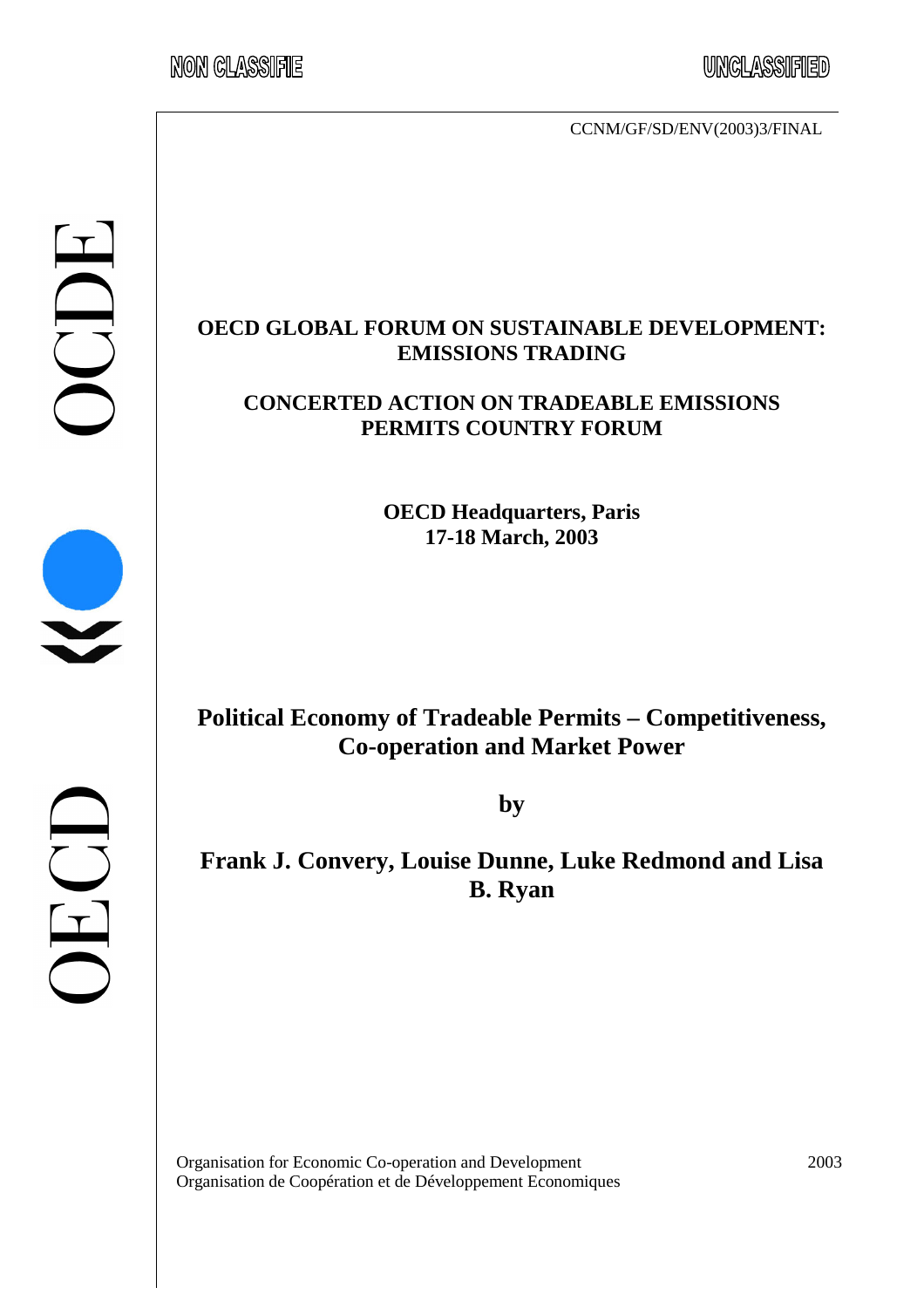### **FOREWORD**

This paper was prepared by Frank J. Convery, Louise Dunne, Luke Redmond and Lisa B. Ryan (Department of Environmental Studies, University College, Dublin), for the OECD Global Forum on Sustainable Development: Emissions Trading and Concerted Action on Tradeable Emissions Permits (CATEP) Country Forum, held at the OECD Headquarters in Paris on 17-18 March 2003. The aim of the Forum was to bring representatives from OECD and non-OECD country governments together with representatives from the research community, to identify and discuss key policy issues relating to greenhouse gas emissions trading and other project based mechanisms for GHG emission reduction, such as Joint Implementation and the Clean Development Mechanism. The Forum also aimed to promote dialogue between the various stakeholder groups, and discuss policy needs in the design and implementation of tradeable emissions schemes. Forum participants included representatives from OECD and non-OECD governments, as well as from the research community. Those from industry and other institutions involved with emissions trading, joint implementation and clean development mechanism projects such as the European Commission and the World Bank were also represented.

The OECD Global Forums are one of the two pillars of the new architecture of the Centre for Co-operation with Non-Members, agreed upon by the Committee on Co-operation with Non-Members. The Global Forum on Sustainable Development (GFSD) provides a mechanism for achieving the OECD Ministers' outreach objective and will complement other work on sustainable development. Within the organisational framework of OECD, the GFSD will aim to facilitate a constructive dialogue between non-member and OECD economies on key issues on the sustainable development agenda.

This is the second of 3 synthesis papers presented by the Concerted Action on Tradable Emissions Permits (CATEP), a research network funded by DG Research of the European Commission, and co-ordinated by the Department of Environmental Studies, University College, Dublin. The papers highlight key issues identified in CATEP research to date and cover selected themes presented and discussed at CATEP workshops hosted respectively by Fondazione Eni Enrico Mattei in Venice (2001), University College, London in London (2002), the World Economics Institute in Kiel (2002), and FIELD, UNEP and CEC in Budapest (2003).The purpose of this paper is to synthesise papers and presentations on the theme: "political economy of tradable permits – competitiveness, co-operation and market power."

The ideas expressed in the paper are those of the authors and do not necessarily represent the views of the OECD or its Member Countries.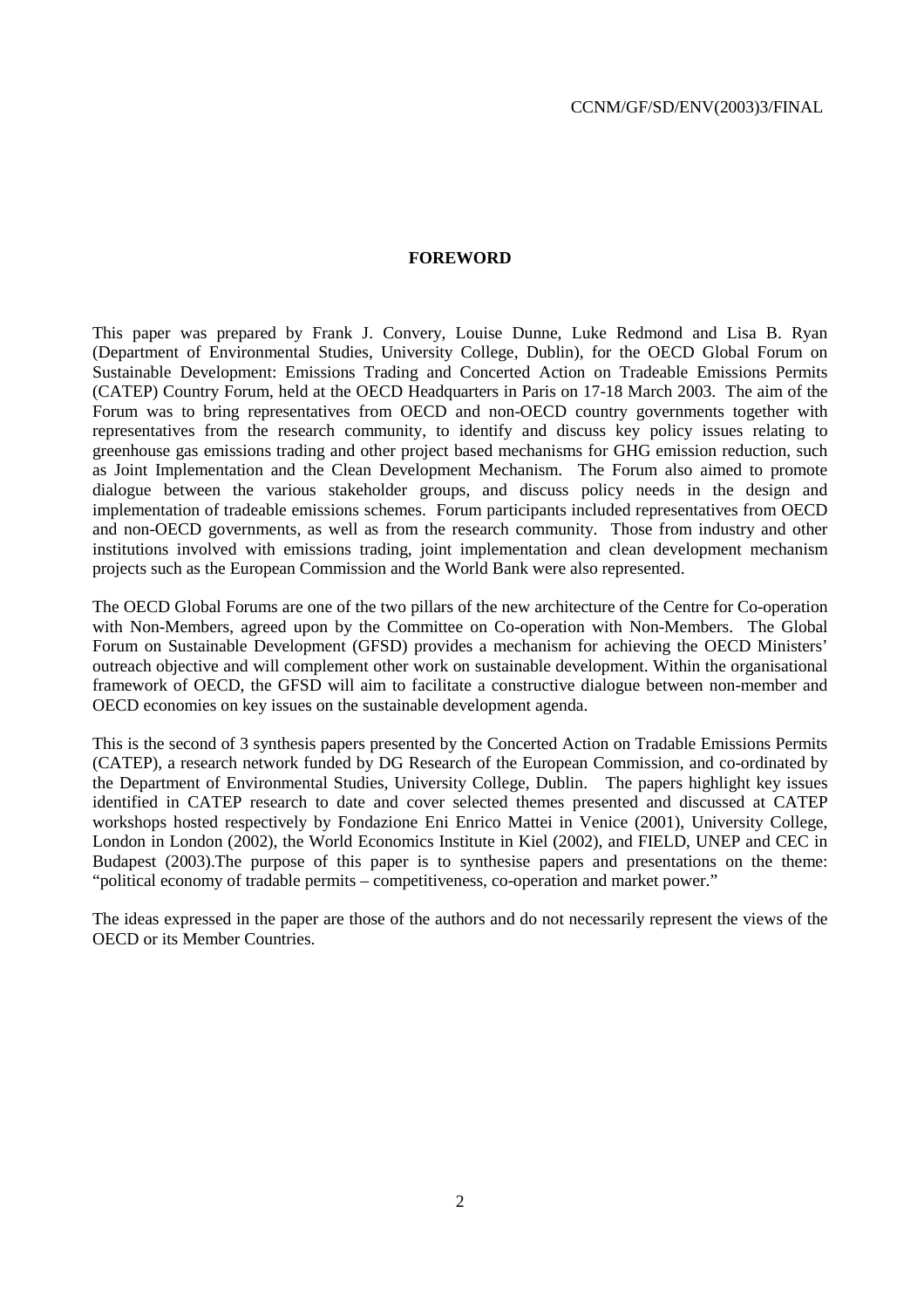# **TABLE OF CONTENTS**

| 1.  |  |
|-----|--|
| 2.  |  |
| 3.  |  |
| 4.  |  |
| 5.  |  |
| 6.  |  |
| 7.  |  |
| 8.  |  |
| 9.  |  |
| 10. |  |
| 11. |  |
|     |  |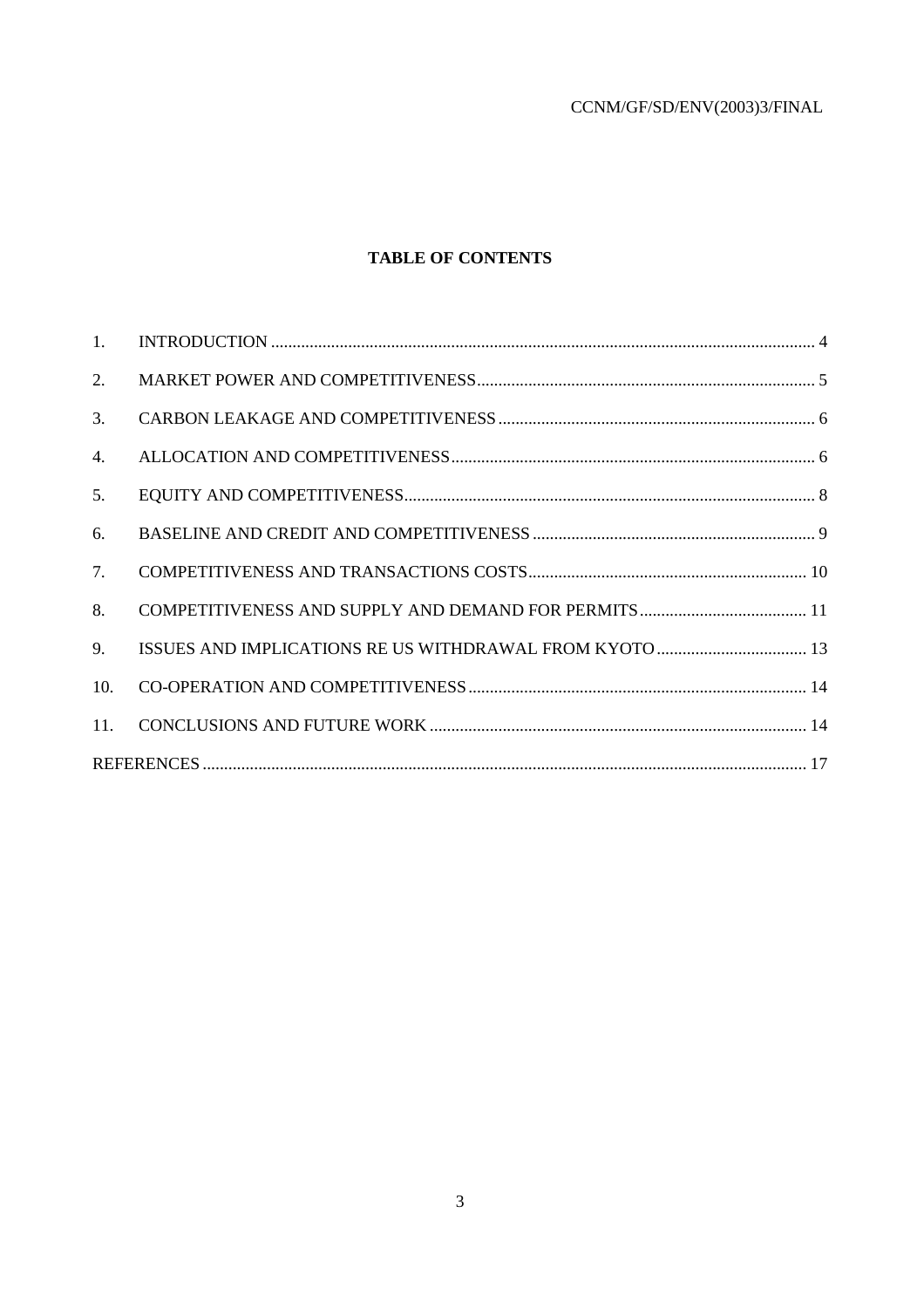# **1. INTRODUCTION**

There is a consistent pre-occupation in the research literature on emissions trading with what configurations of trading arrangements are likely to be economically efficient both statically and dynamically, and – to a lesser extent – what is likely to be fair – who are the winners and the losers. Issues of environmental effectiveness are also addressed in this context.

Conversely, amongst the policy practitioners, there is little overt interest in economic efficiency, and not much treatment of fairness. There is a strong interest in implementability, and in environmental effectiveness. The presentations at the workshops reflected these parallel pre-occupations, and attempts were made by some to make a bridge between them. In this paper we review some of the papers and associated other literature that address these issues in political economy, with a particular emphasis on insights emerging as regards competitiveness, co-operation and market power.

Much of the relevant research emerging at the workshops was animated by either ex post analysis of existing programmes, or an ex ante analysis of 'new' emissions trading proposals, such as the proposal by the European Commission for a European Union (EU) wide scheme.<sup>1</sup> At our first workshop in Venice, in December 2001, Zapfel and Vainio (2001) presented a paper – 'Pathways to European Greenhouse Gas Emission Trading' – which mapped the at times surprising evolution of the emissions trading idea in Europe, the misconceptions that in the past and still to this day complicate progress, and conclude with a presentation of a coherent case for the creation of an EU wide greenhouse gas emissions trading scheme. They both work with the European Commission in DG Environment, and continue to be heavily involved in moving the emissions trading agenda forward. The Commission had released its proposals just two months earlier, in October 2001, following an intensive consultation process. This co-incidence of occurrence of the initiation of our workshop series with publication of these proposals was fortuitous, and provided a continuing deliberative thread to our workshops as they unfolded. The formal withdrawal from the Kyoto Process by the US added another dimension which was incorporated into the research agenda. Our brief did not confine us to climate change or indeed to Europe, but inevitably much of our focus was shaped by these developments.

In Venice, Egenhofer (2001) provided a very comprehensive 'state of the art' as regards the theory and (especially) the practise of emissions trading, and its links with other policy instruments, notably taxation. As regards the latter, he notes that 'On a practical level, taxation increasingly is used as a stick to convince industry to accept cap and trade emissions trading programmes. Typically, firms accepting an absolute cap and participation in cap-and-trade programmes are exempted from environmental or carbon taxes as evidenced in the UK where companies accepting to participate in the ET scheme are exempted up to 80% of the UK climate change levy.' The criteria applied in the evaluation of emissions trading are typified by the paper by Boemare and Quirion (2001). They assess the Commission's proposal in some detail, and touch on 10 other schemes from a variety of perspectives, including number of participants and spatial coverage and permit allocation. For each theme, they set out the relevant theoretical framework and its implications, and then assess practise. The parts of their template which address competitiveness, co-

The temporal for a directive establishing a framework for greenhouse gas emissions trading within the European Community, European Commission,' Brussels, October 23, 2001.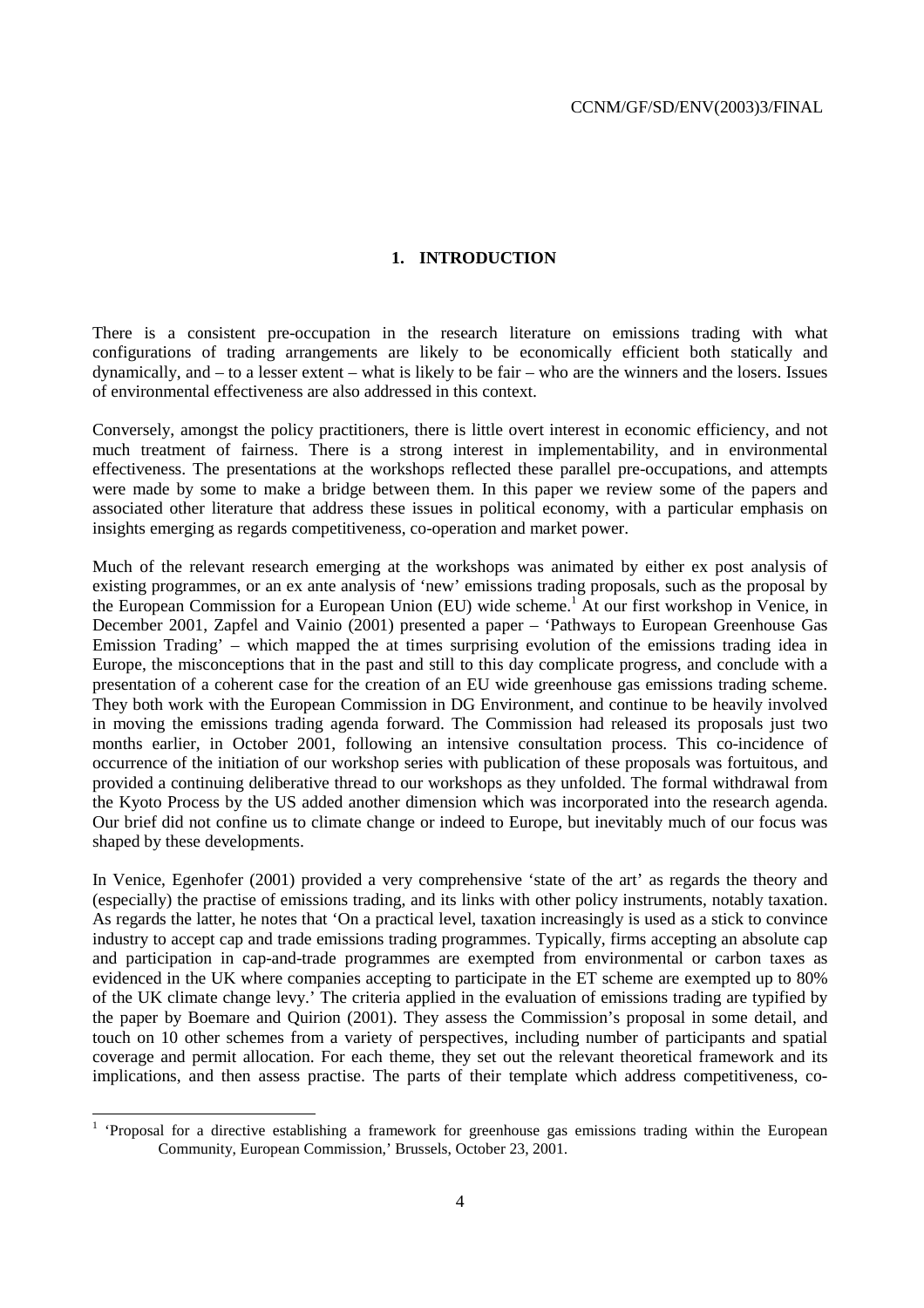operation and market power provides a convenient framework into which to incorporate some of the relevant political economy issues that were addressed in the research literature presented at the workshops.

# **2. MARKET POWER AND COMPETITIVENESS**

Language is important. In considering 'competitiveness' the meaning of the word in different fora deserves some discussion. When it is used by those in business, they tend to understand it as the conditions that will allow their own enterprises to thrive in domestic and international markets. But when economists think of 'competitive conditions' they mean the combination of macro and micro policies that will allow an economy overall to prosper – and an important pre-requisite in this respect is that more efficient enterprises should be facilitated and encouraged to take over or replace those that are less efficient. This linguistic distinction is important when we turn to this issue as regards emissions trading.

When permits are allocated, it is important that no one entity hold sufficient quantity to influence the price, and that no combination of permit holders combine with sufficient market power to influence price. As regards number of participants in the proposed EU scheme, Boemare and Quirion (2001) observe that 'Standard theory suggests that, providing administrative and monitoring costs are not disproportionate, as many emitters as possible should be covered by the permit scheme' on the basis that such numbers enhance the prospects of diversity in marginal abatement costs, and lowers the risk of excessive market power. But Sartzetakis (2002) points out that as we often live in a second best world; contrary to the typical presumption of economists and policy makers that competitive markets allocate emission permits efficiency, competition in the emission permits market cannot assure efficiency when the product market is oligopolistic.

Boemare and Quirion (2001) judge that the Commission proposals score well as regards number of participants and ensuing competitiveness. However, they note that coverage is partial – i.e. confined to a limited number of sectors, and that this requires that they go 'downstream' to the energy users, rather than 'upstream' to the energy producers and importers, and that there is no provision for voluntary 'opt in' by firms below the size thresholds and/or other sectors not initially included. Such 'opt in' could help further dilute any emerging market power. Note however that this proposition that the larger and more diverse the number of potential abaters the better is only true where the benefit yielded by each unit of abatement – e.g. one tonne of  $CO_2$  equivalent – is the same without regard to where it is achieved, as is the case with greenhouse gas emissions. Morton and Atkinson (2002) model the expansion of regions to abate NOx emissions and deposition in the Chesapeake region in the US. They conclude that – because abatement in the extended part of the region yields much lower benefits than those in the 'original' region – such expansion can reduce net benefits, as abatement migrates to the lower cost but less beneficial new areas.

It is interesting to note that, as the Commission's proposal was considered by the Council of Ministers (representatives of Member States) the effective dilution of market power approved of by Boemare and Quirion was compromised in order to secure the agreement of the Member States. Specifically, in the scheme agreed by the Council of Ministers - but not yet (March 2003) approved by the European Parliament - there is a provision which allows for 'opt out' by installations or sectors, provided they meet their obligations otherwise, and 'pooling' whereby groups of installations can come together and be represented by a trustee who acts on their behalf. This typifies the tension between the idealised scheme as argued for by the research community, and the compromises which stakeholders perceive as being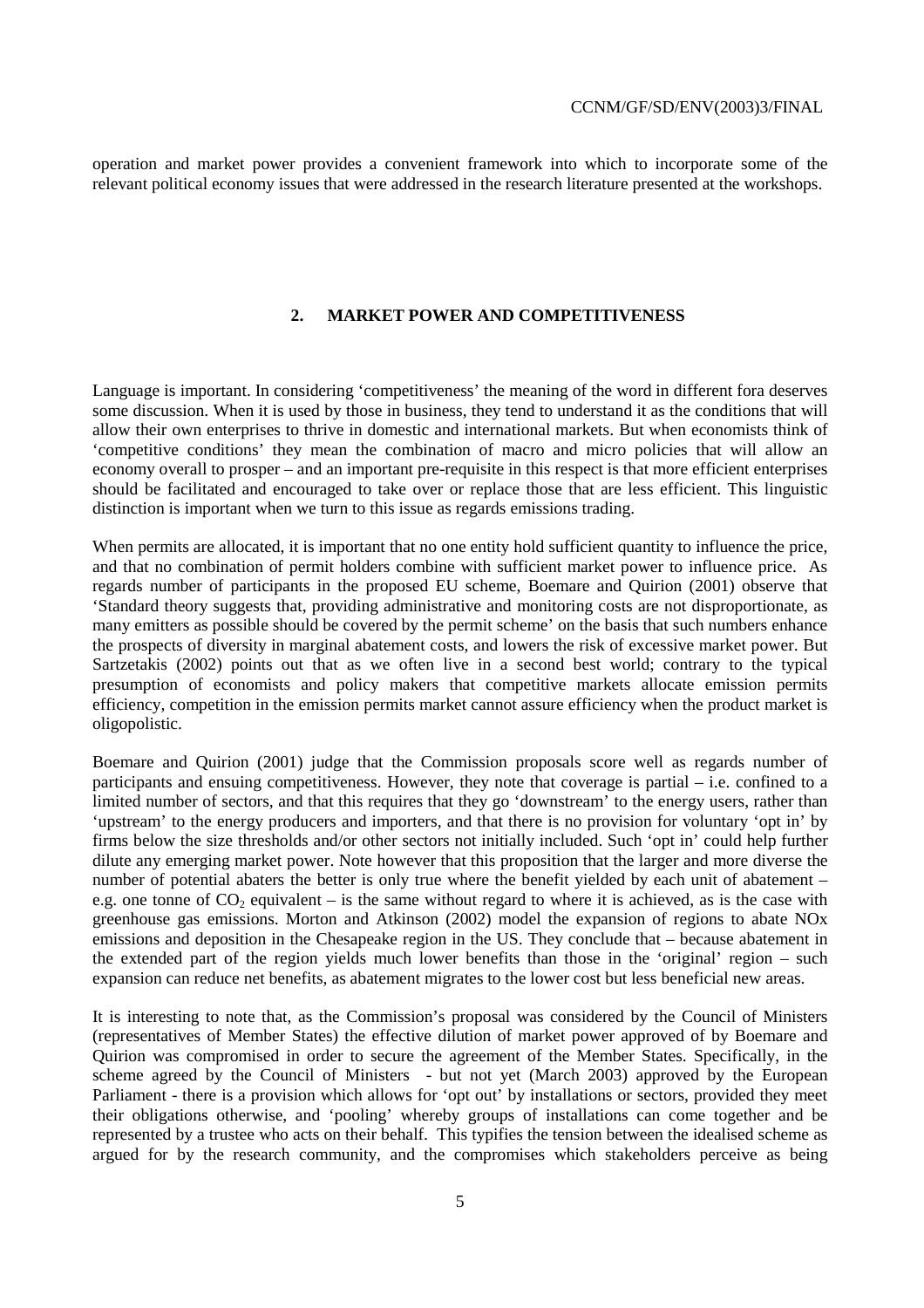necessary to secure progress. This conflict is even more acute in regard to the manners in which permits are allocated.

# **3. CARBON LEAKAGE AND COMPETITIVENESS**

The issue of 'carbon leakage' – the increase in carbon or other greenhouse gas emissions in jurisdictions not 'capped' by the Kyoto Protocol or other provisions – received relatively little treatment in the workshops. Albrecht and Schoors (2002) note that when energy-intensive industries shift from developed countries to developing countries without emissions reduction obligations, this can facilitate some developed countries to realise their Kyoto targets. However, global greenhouse gas emissions and the threat of climate change remain unchanged. When relatively less efficient production technologies are used in developing countries, global emissions can even increase. This potential 'competitive effect' was an important underlying issue in shaping Canada's decisions re whether to ratify the Kyoto Protocol, and in the design and implementation of its abatement programmes. Drexhage (2003) notes in this context that grandfathering is proposed for the Canadian emissions trading scheme, associated with commitments by the Canadian government to the oil and gas sectors that prices will not rise to more than \$CND15/tonne of CO<sub>2</sub> equivalent, and they will not have to improve energy intensity by more than 15%. The rationale for such concessions are fears that, in their absence, utilities may migrate to the US.

Fischer (2001) addresses a related issue, namely the influence of different corporate tax regimes and transfer pricing arrangements on the decisions of multi-national countries as to where to concentrate their reductions. On the basis that their decisions are guided by where to maximise net profits, she concludes that: 'For emissions policies between developed countries, taxes will certainly be an issue. Multinational firms will tend to locate their abatement activities in higher tax countries, repatriating profits to the lowertax home countries (or shifting income to lower tax jurisdictions among subsidiaries). Without explicit and appropriate transfer pricing rules, as well as a clear price for emissions, many of the efficiency gains from flexible abatement location mechanisms may be lost to inefficient tax shifting.' The influence of differential tax rates on decisions will become an issue for multi-nationals in the EU, as its trading scheme comes into effect in 2005.

### **4. ALLOCATION AND COMPETITIVENESS**

Boemare and Quirion (2001) posit the distinction between auctioning – selling emission permits to the highest bidder – and giving them away for free, either on the basis of share of output, e.g. x permits per kWh for power plants (after first deciding on the allocation to each sector), or on the basis of an exogenous criterion such as share of historic emissions ('grandfathering'). They note that 'general equilibrium modelling has shown that the most cost-efficient way to allocate permits is to auction them and to use the revenue to cut pre-existing distortionary taxes,' citing Goulder et al. (1999) in this regard.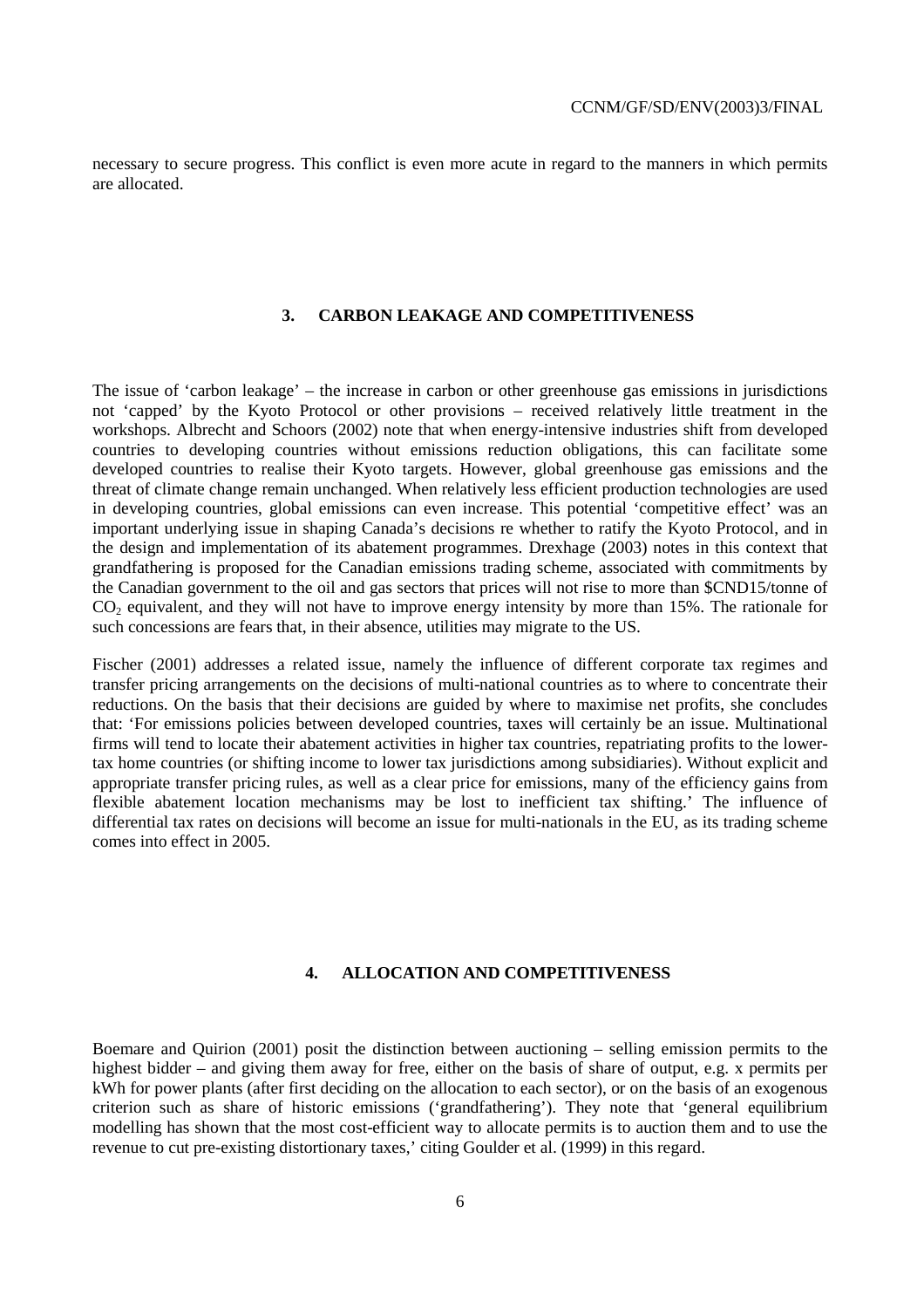But Tietenberg (2001) takes a more sanguine view, following in the tradition of Coase (1960). In effect he discounts the double dividend impact by arguing as follows: 'Whatever the initial allocation, the transferability of the permits allows them to ultimately flow to their highest valued uses. Since those uses do not depend on the initial allocation, all initial allocations result in the same outcome and that outcome is cost-effective…..It implies that with tradable permits the resource manager can use the initial allocation to solve other goals such as political feasibility or ethical concerns without sacrificing cost effectiveness.'

In addition to losing the double dividend, 'grandfathering' would provide incumbents – those in business at the time trading was initiated who qualified for an allocation – with an advantage over new entrants who would have to buy. While this would probably enhance the ability of the former to stay in business and indeed expand, it would damage an economy's overall competitiveness, as it could inhibit some potentially more efficient companies from entering the market. Where the free allocation is on the basis of a share of total output, then presumably new entrants get their allocation permit in effect at the expense of incumbents, as new slices are taken from the existing 'permit pie.' In sectors and economies that are growing rapidly, this could be a source of considerable uncertainty for firms.

In the European Union, the Competition DG has judged that the allocation method must treat all firms equally, including new entrants. This means that if incumbents get allocations for free, then new entrants must likewise get free allocation. There has been concern expressed that the existing EU States might suffer 'unfair competition' from Accession States some of whom will have greenhouse gas surplus to their requirements and might subsidise inward investment or domestic firms. The competition rules imply that it will be impossible legally for such discrimination to take place.

 Boemare and Quirion (2001) argue that 'The choice of grandfathering in most systems is a direct consequence of the political influence of regulated firms in the policy process….indeed a lesson from positive political economy is that firms which risk an important loss are more likely to incur the costs of lobbying than households or firms which could benefit from a reduction in pre-existing taxes….' There appears therefore to be a conflict between the economic efficiency ideal on the one hand, and the political 'reality' on the other that encourages policy systems to provide free allocation.

Pezzey (2002) argues that three variables – cost minimisation (traditional economic efficiency), information efficiency (incorporating transactions costs) and political acceptability – must all be considered in the design and implementation of emission trading schemes. In his terminology, maximum 'efficiency' means achieving a given carbon reduction goal at minimum total cost to a country, 'informational efficiency', is minimising a scheme's costs of administration, transactions, monitoring and enforcement, and 'sufficiently acceptable' means commanding enough political support to be passed into law by a country's legislature.

The three goals - (total) efficiency, acceptability and equity - can obviously conflict. Acceptability differs from equity, because welfare losses concentrated among a few firms result in far more political pressure than the same dollar losses spread over millions of people as consumers.

The principle of acceptability - which is subject to test in the political marketplace - is to compensate roughly for the net costs of carbon control. In practice, Pezzey (2002) conjectures that acceptability probably requires a political principle of approximately compensating for the profit that an industry loses because of carbon control. Grandfathering to fossil fuel industries while reducing total carbon use would give these industries large monopoly profits which would overcompensate for their losses. Pezzey recommends a hybrid system, with compensation requiring much less than half of total carbon permits to be free. He proposes that the remaining auction revenues should be partly recycled as lower rates of conventional taxation and partly given as lump sums to households. He argues that consumers also deserve compensation for higher prices of fuel and carbon-intensive products. As regards new entrants, he makes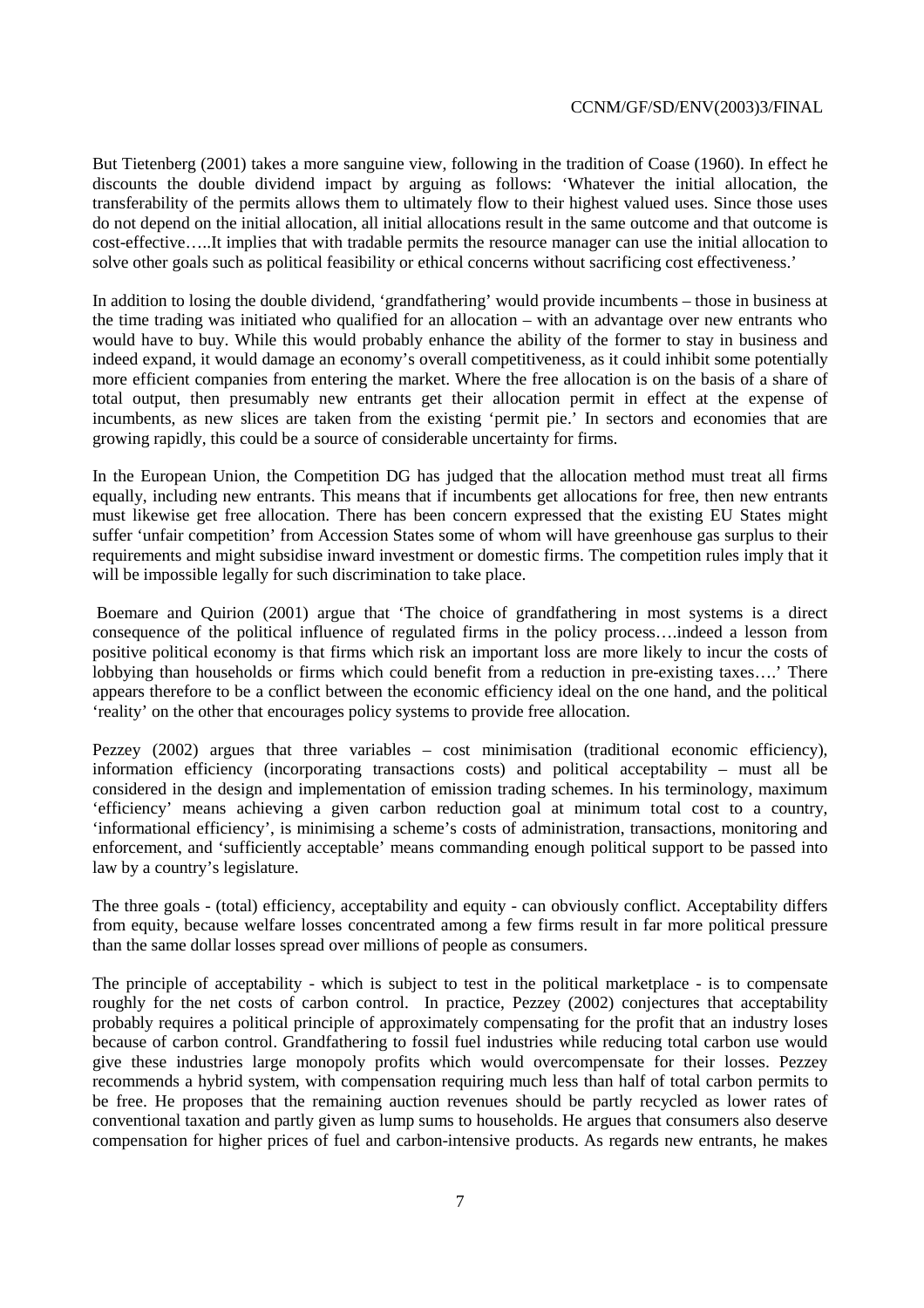the case that free permits do not significantly distort competition by creating barriers to entry as long as the proportion of free permits is chosen to compensate for the costs of carbon control, and if this proportion is not altered to discriminate against foreign rather than domestic ownership of firms, or in favour of public rather than private ownership.

Quirion (2002) provides the first quantitative assessment of competitiveness impacts from a unilateral implementation of the European Commission allowance trading directive proposal for the iron and steel industry, and concludes that the impact of the Directive on competitiveness in this sector is minor. Under the Directive the author estimates that production drops by in the range of 0.1% to 4% (5% with the optout clause) and that profits undergo a significant loss only when the permits are auctioned. He estimates that the opt-out clause, if widely acted upon, could harm production and profit in the iron and steel sector.

# **5. EQUITY AND COMPETITIVENESS**

The fairness or equity issues associated with allocation are also a subject of considerable research. The work of Bovenberg and Goulder (2000), US Congressional Office (2000) and Burtraw et al. (2001) all support Pezzey's view noted above that firms benefiting from 100 per cent free allocation will be better off than before the trading scheme was introduced. The fact that industry associations in a number of countries, e.g. the UK, have led the argument for the introduction of emissions trading with free allocation supports the view that they can see a range of merits in emissions trading, including perhaps some rent capture. But why then do some firms and industry associations oppose the introduction of emissions trading? This issue has come to the fore in the European Union where much of industry in Germany was antagonistic to the emissions trading scheme as proposed by the European Commission, although it included free allocation.

One explanation is the following: There can be a dichotomy between the predicted benefits likely to accrue to industry as a whole, and individual firms. The latter are typically risk adverse. They may agree that total benefits to industry in aggregate will be positive, but – until the allocations are made to individual firms – there is no guarantee that any individual firm will be better off. Another reason expressed by industry for antagonism to auctioning is the high degree of uncertainty about likely permit prices prevailing before the first auction takes place (Wrigglesworth, 2003). The relative incentive effects that lead firms individually and in aggregate to oppose the introduction of trading, and/or the auctioning of permits, deserves more research.

Where allocation is free, and this results in windfall gains to producers, there can be a policy response. The Montreal Protocol on Substances that Deplete the Ozone Layer called for a cap on chlorofluorocarbon (CFC) and halon consumption at 1986 levels, with reductions in the cap scheduled for 1993 and 1998, and full phase out by 2000. Consumption was defined as production plus imports minus exports. In the US, the EPA distributed permits to companies that produced or imported CFCs and halons, based on 1986 market shares, and they were allowed to trade. The latter provision produced substantial savings, relative to the costs that would have been incurred with command and control regulation. Congress coupled the marketable permit scheme with excise taxes on CFC production designed to capture the ensuing 'windfall gains.' The revenues were not earmarked to compensate households or other affected parties (from: 'The US Experience with Economic Incentives for Protecting the Environment,' US Environmental Protection Agency web site, 2002). This form of 'policy evolution' led some industry representatives at our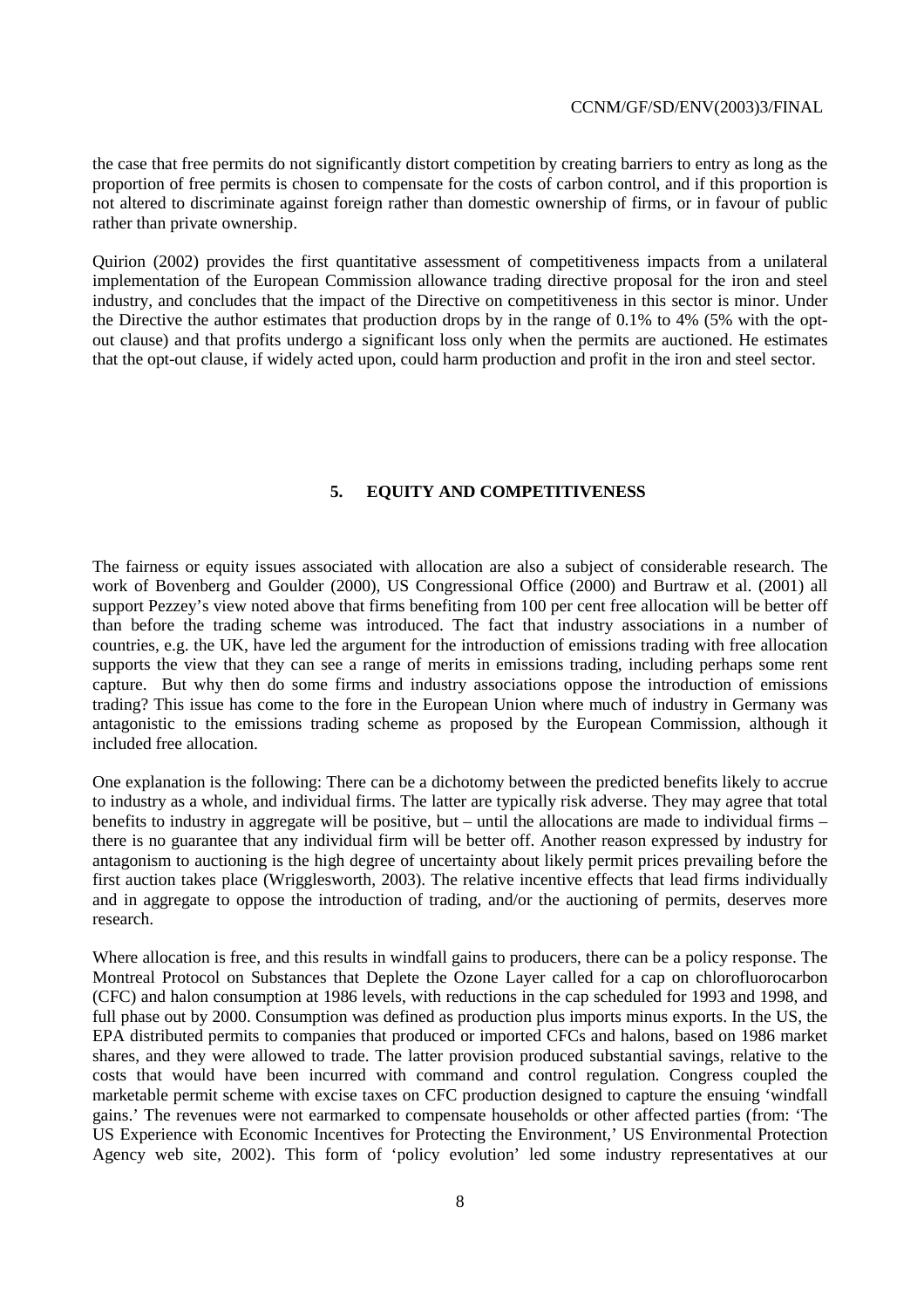workshops to think more positively about auctioning, on the basis that a 'windfall tax' could prove much more financially onerous, and create more corporate uncertainty, than the auction. However, such views were 'not for attribution.'

# **6. BASELINE AND CREDIT AND COMPETITIVENESS**

Our discussion thus far has focussed on 'cap and trade' or allowance schemes, whereby an absolute ceiling is set and allowances allocated. In some jurisdictions, it is argued that for the sectors exposed to international competition, a 'baseline and credit' system should apply. Under the latter, a standard is set, e.g. amount of greenhouse gas emissions per unit of electricity produced, and as long as a firm does not exceed this standard, it is not required to hold permits. Tietenberg (2001) summarises the situation thus: 'Despite their apparent similarity, the difference between credit and allowance-based trading schemes should not be overlooked. Credit trading depends upon the existence of a previously determined set of regulatory standards. Allowance trading does not. Once the aggregate number of allowances is defined, they can, in principle, be allocated among sources in an infinite number of ways. The practical implication is that allowances can be used even in circumstances: (1) where a technology-based baseline either has not been, or cannot be, established or (2) where the reduction is short-lived (such as when a standard is met early) rather than permanent.'

The Committee established to advice the Netherlands government on emissions trading proposed that a baseline and credit scheme – which they styled Performance Standard Rates (PSRs) - should apply to firms in the sectors exposed to international competition.

The Netherlands Committee distinguishes between firms in an exposed sector and firms in a sheltered sector. While the sheltered sector would be faced with an absolute cap on emissions, firms in the exposed sector would be subject to relative standards or PSRs (Performance Standard Rates). In this, they follow the practise followed in the UK, where this distinction characterises their domestic trading scheme.

In their assessment of the Netherlands Committee proposal, Kuik et al. (2002) note that emissions trading between the exposed and sheltered sectors is possible. They posit that the exposed sectors will profit from selling allowances to the sheltered sectors. Energy-intensive, export-oriented sectors could face a deterioration of their competitiveness, with a possible incentive for relocation of such production activity abroad.

The Committee concludes that the extension of coverage to include small firms and private households would result in administrative burdens of monitoring and enforcing that would be excessive with millions of small end users. This latter argument was often made at the workshops, but the costs of not involving the public directly in the trading scheme were not quantified. A key limitation of emissions trading is that the public have little understanding of what it is and how it works, and in the longer term, this could prove to be an important limitation. We are perhaps a little too glib in dismissing the possibility of engaging the public directly on the basis that the costs will exceed the benefits, when the latter have not been quantified.

Kuik et al. (Ibid) conclude that the incompatibility of the proposed Dutch scheme with that proposed by the EU - including the division between the exposed and sheltered sectors, the trading system itself, the initial allocation of allowances and the role of electricity within the scheme – limit its value.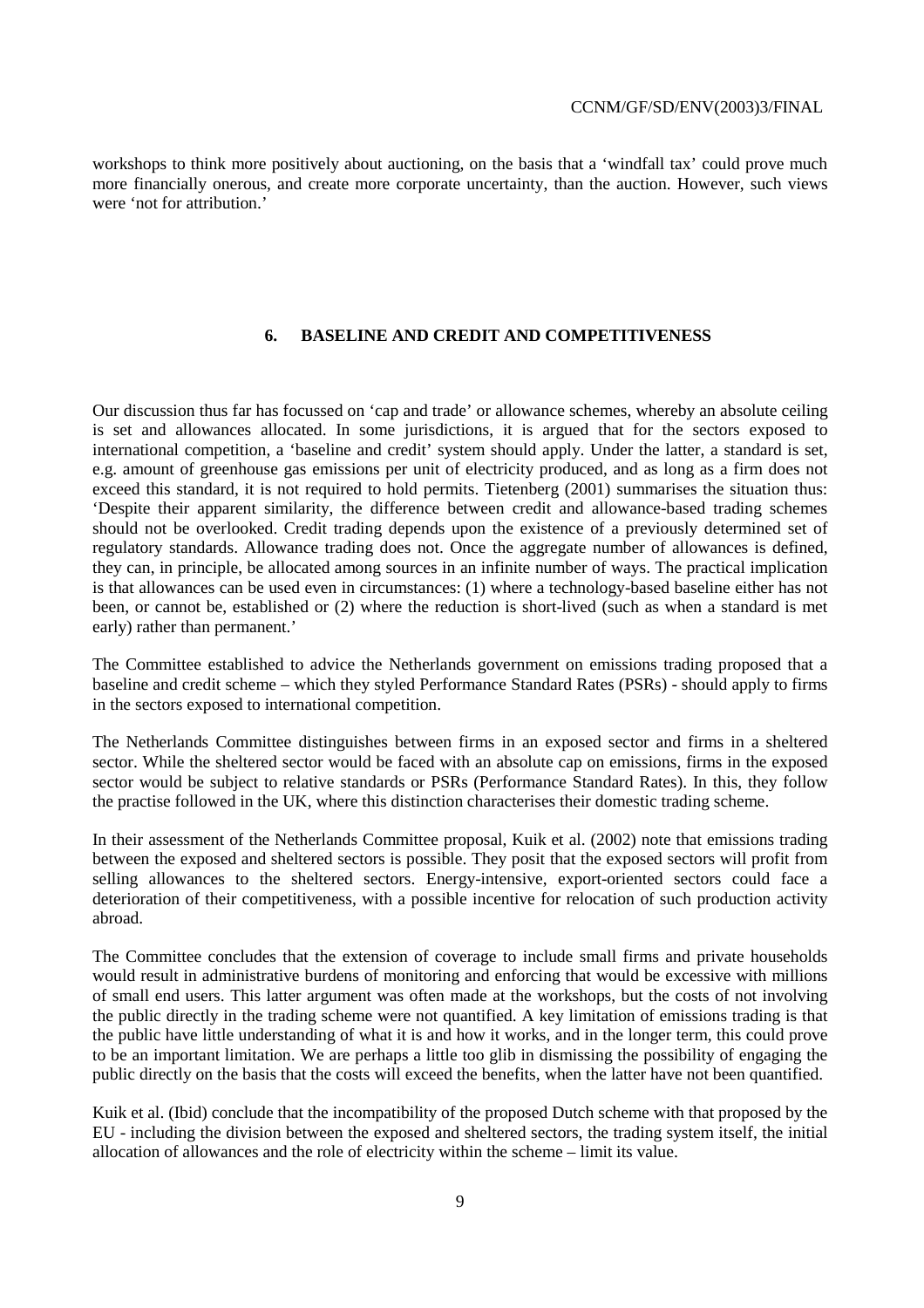Koustaal et al. (2002) observe that one reason to explain the different approach taken in the UK and the Netherlands as compared with the EU is the fear of loss of competitiveness if industries are confronted with an absolute cap while these sectors in neighbouring countries are not. The Dutch proposal states explicitly that emission trading should not reduce the competitiveness of the Dutch industry, which is the main reason for the choice for relative targets in those sectors which are exposed to competition from abroad. In the reactions to the draft EU Directive on emissions trading, the UK has stated a preference for their own initiative while the Netherlands has indicated that they would prefer relative targets. This illustrates how uncoordinated local policy initiatives can result in a lock-in, even though there is an alternative co-ordinated policy at the international level. Their main conclusion is that trading with a relative cap is less efficient than trading with an absolute cap because a relative cap is a combination of a price on emissions and a production subsidy.

They also advert to the issue of double counting, if electricity emissions were to be addressed directly in some member states, and indirectly in member states which advocate relative targets, e.g. the UK and the Netherlands. Wrigglesworth (2003) strongly advocates the use of direct emissions as the charge point, on the basis that signals to producers and consumers need to be as direct as possible (market forces), longer term signals are very important for investment decisions and markets need the freedom to work efficiently and to gain critical mass – i.e. fungibility is essential.

### **7. COMPETITIVENESS AND TRANSACTIONS COSTS**

If the costs of 'doing the business' - finding out what the prevailing price is, identifying possible buyers and sellers, making the transaction – are high as regards outlays of time and money, any trading scheme will be seriously and perhaps fatally weakened. And if it is, the efficiency and overall competitive advantages that a well functioning market yields will not accrue. Borregaard et al. (2001) noted that high transactions costs in the case of the particulates emissions trading market in Santiago Chile seriously undermined its potential effectiveness. Boom and Nentjes (2002) evaluate blueprints for two international emissions trading schemes between private parties, with a focus on minimising transactions costs. They note that these costs rise as permit allocation is shifted downstream from energy producers and importers (very few) to users. They discuss the administrative burden and observe that intricate systems increase the costs of setting up and maintaining the trading scheme. They cite Hargrave (1998) on the factors shaping the administrative burden:

- The number of regulated sources. The larger the number of sources the more information is needed in setting up the system.
- The availability of needed data. If the data is readily available, the previous point becomes less important.
- The level of reporting requirements and the level of monitoring needed. If reporting requirements are very intricate, the costs for the regulated sources are high. High levels of monitoring mean high costs for the monitoring authority.
- Proper accounting. Ideally, firms are only required to hold emission quotas for emissions of greenhouse gases, and only for domestic emissions.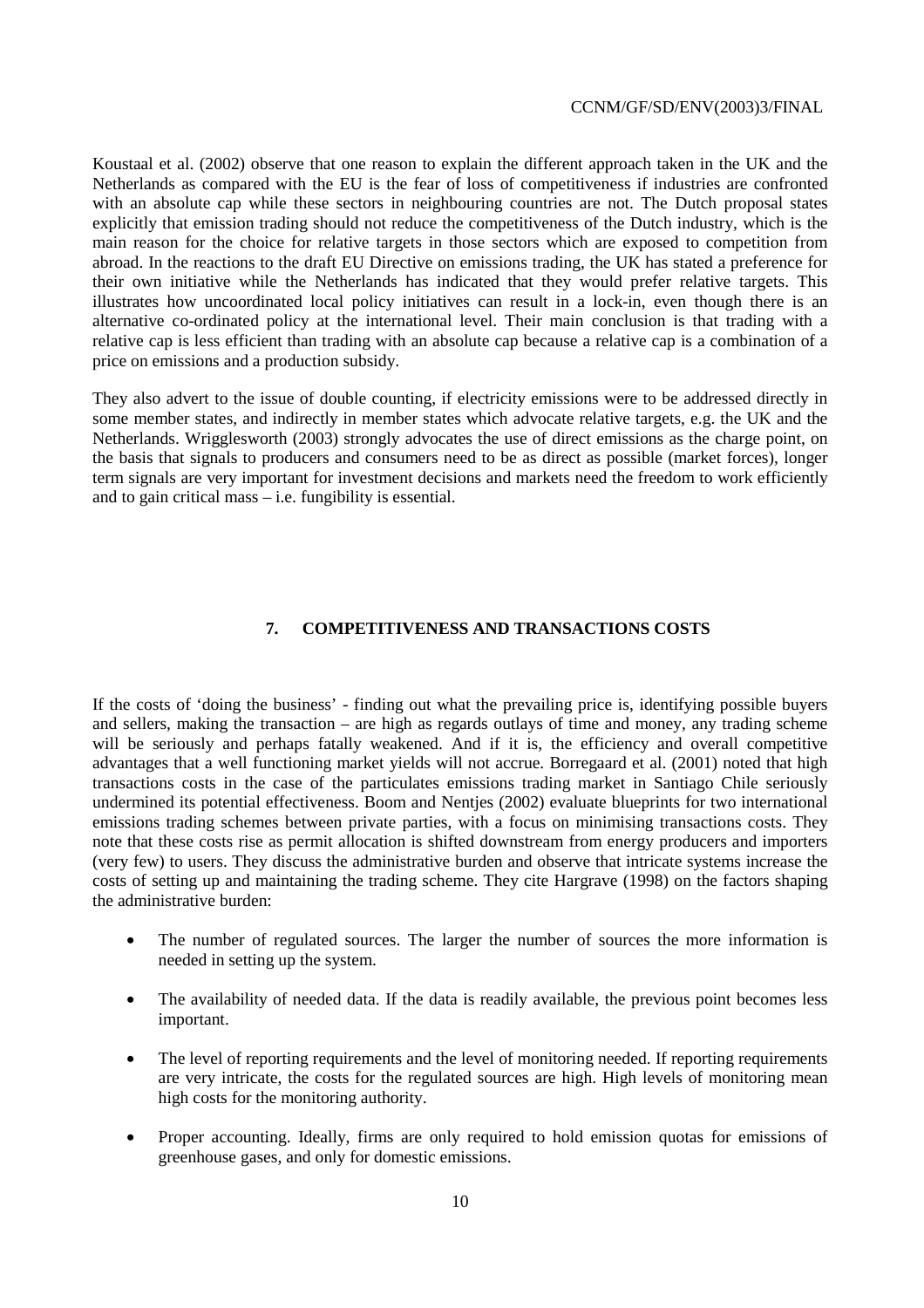They suggest that allocating the permits downstream – to achieve political acceptability – with monitoring upstream is a hybrid that reduces transactions costs.

It was noted by many researchers that the requirement in the Commission's trading scheme for each Member State to allocate permits via a 'National Allocation Plan' was likely to engender very high costs, a proposition that is supported by some US experience, notably that associated with the RECLAIM scheme in Southern California. In this scheme, the allocating authority considered dozens of alternative allocation formulas. The final allocations were based upon complicated formulas in which each facility received three sets of allocations of tons of NO<sub>x</sub> and/or SO<sub>2</sub>; a starting allocation for 1994: a mid-point allocation for 2000; and an ending allocation for 2003. The basic ton allocations are based upon multiplying an appropriate emissions factor, i.e. pounds per million Btu of energy input for each of the three years by a single value for historic throughput or usage that is determined by each facility's peak activity over the period from 1989 to 1992. The emission rates for each of the allocation years are based upon adopted rules, as of December 1993, for each facility. The 1994 allocations are supplemented by the offsets which facilities had obtained to comply with new source review requirements. In addition, facilities were given non-tradable credits for the first three years of the program if they reported 1987, 1988 or 1993 emissions were greater than their starting emissions (Harrison, 1999).

In his very interesting exploration of the California water market, Hanneman (2001) concludes that the (modest) successes achieved – for example as regards water transfers involving Colorado River water - are a consequence of clear property rights assignment, a relatively small number of water users operating in a closed system, and few third party effects. He attributes failures in other areas to inadequate property right assignment, which in turn is at least in part a product of government failure. The State Water Resources Control Board has been captured by vested interests and fails in its primary task to clarify water rights.

### **8. COMPETITIVENESS AND SUPPLY AND DEMAND FOR PERMITS**

The equilibrium price of permits is perceived by many firms as a key variable influencing their competitiveness. Where firms have been given their permit allocation for free, the higher the price, the greater the asset value of their permit holdings, but also the more they have to spend if they have to purchase permits. For firms in those countries widely perceived as being likely purchasers, this issue is of some moment. Pretel (2003) calculated the emission 'headroom' in the EU in terms of quantities likely to be available for sale, and the quantity that countries were likely to need to 'import', using EU data from 3rd National Communications to the United Framework Convention on Climate Change. These data show that requirements from the 'existing' EU countries for emission credits (scenario 'with measures') is approximately equal to the quantity in excess of domestic requirements that could be supplied from EU-A1 (Annex I countries soon to be EU). In the scenario 'with additional measures' the EU including accession countries could be a net supplier of credits. If accession goes as planned, this means that by the time trading starts in the European Union scheme post January 2005, the equilibrium price could be quite low. However, this depends on the range and extent of marginal abatement costs, the extent to which opt out and pooling inhibits market development, and the willingness of 'surplus' countries to supply credits.

Haites (2003) addresses the issue as to whether non-Kyoto Protocol (KP) parties should be allowed to trade with those Annex 1 countries that have accepted a cap on emissions. This is very relevant as regards the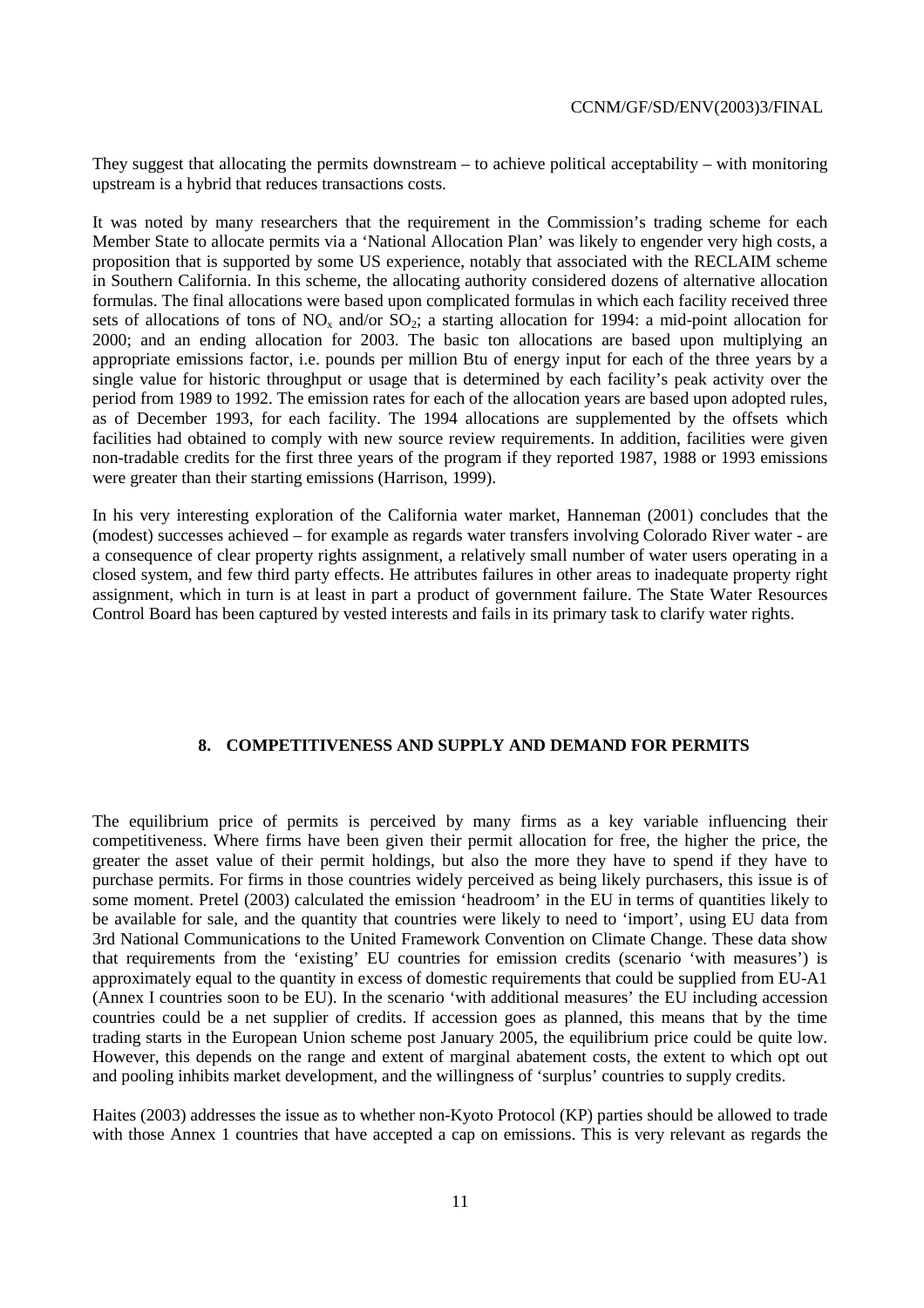equilibrium price that will emerge from trading, and in turn affects the position of firms faced with competition from countries such as the US who are non-ratifiers.

 He argues that non-Kyoto Protocol parties can't be prevented from buying Kyoto Protocol permits, but Kyoto Parties can't buy non-Kyoto party permits. The McCain-Liebermann bill in the US Senate – to take effect in 2010 if enacted - proposes that 15 per cent of total emission permits be purchased from Kyoto Parties. This is only likely to happen if the Kyoto Protocol price is lower than the domestic price in the US. Non Kyoto Protocol parties will need to have an account in the Kyoto Protocol registry so that KP units can be transferred and cancelled. Khatib (2002) makes the familiar point that exclusion of developing countries from trading in the longer term is likely to prove fatal to the prospects for success in addressing global warming. He focuses on electricity generation in developing countries and documents the fact that much of it is coal based, and relatively inefficient, that it will account for 50 per cent of global electricity originating  $CO<sub>2</sub>$  by 2020, and that emissions trading extended to the developing countries is a pre-requisite for abating emissions from that source.

Borregaard et al. (2001) evaluate the record of Chile in mobilising markets to achieve resource and environmental objectives, including the use of emissions trading, a theme which is also addressed by Sancha (2003). They note that Chile is exceptional amongst developing countries in its use of markets to conserve environmental endowments, and ask: 'Does it matter that developing countries are hardly using market based instruments in managing their environmental endowments? To the extent that their absence encourages inefficiency and ineffectualness, the answer is 'yes'. To the extent that they give developed countries users of these instruments an advantage over developing countries, the answer is also 'yes'; it becomes one more disability to be overcome.'

Baron and Bygrave (2002) make the point that the major payoff to linking systems is to widen and deepen the market. However where there are cap and trade and baseline and credit (relative) schemes to be linked there are competitiveness issues for firms operating across systems; those firms covered by a relative target will be more competitive than those covered by an absolute target, and this could result in some movement of investment and production across countries.

An issue not much addressed at the workshops was the extension of emissions trading schemes to incorporate sequestration or offsets, and the renting of permits. An exception was the contribution by Sedjo et al. (2002) who advocate the integration of sinks into trading schemes, and provision for the short term renting of permits. These two measures would enhance competitiveness by improving flexibility, extending the range of opportunities for abatement and thereby reduce its cost.

van Steenberghe (2002) concludes that the non ratification by the US and the entry of Russia and the Ukraine into the supply market will not in fact result in low or zero prices for permits, because banking between commitment periods is allowed, and firms will seize the opportunity to buy up permits for the future, thereby supporting the price. The fact that the market is inter temporal will in his view prevent hot air suppliers from dominating the market. In this context, he assumes that the US will join Kyoto in the second commitment period.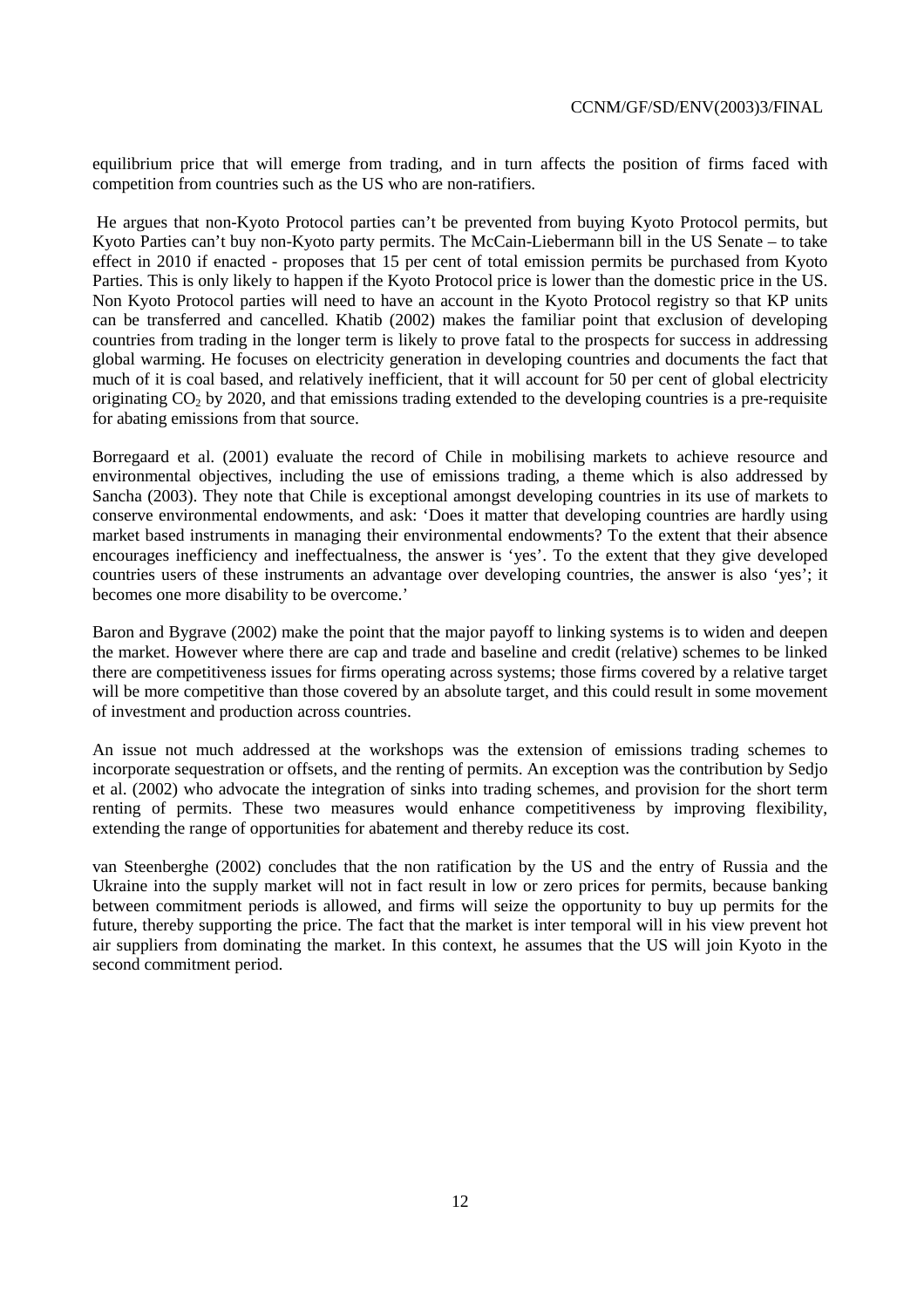# **9. ISSUES AND IMPLICATIONS RE US WITHDRAWAL FROM KYOTO**

Since the decision by the US not to ratify the Kyoto Protocol, an emerging field of research focuses on how to induce its engagement.

Kemfert et al. (2002) examine different strategies the Kyoto Protocol Parties could use to induce the United States to adopt a more stringent greenhouse gas target, on the basis that larger emissions reductions by the United States would lead to larger environmental benefits and smaller adverse impacts on firms in Annex B countries. Strategies to induce the United States to adopt a more stringent target might impose a cost on Annex B Parties, but as long as the cost of so doing is less than the cost of a comparable emission reduction for Annex B Parties, the strategy is viable.

They assess three strategies which could be employed to induce the United States to adopt a more stringent emission reduction, including a) possible trade measures b) Co-operative Research & Development c) Developing Country commitments. Of these, they conclude that co-operative R&D and getting developing countries to adopt national emissions limitation commitments equal to their business as usual emissions beginning in 2020 could prove to be useful strategies.

Klepper and Peterson (2002) analyse the impacts of the interaction between different participation structures, institutional set ups and strategic supply of hot air in international emission trading. Russia and the Ukraine have been allocated most of the hot air in the Kyoto Protocol; the permit allocation within the hot air countries is an important determinant of hot air supplies. Three institutional scenarios appear to be most realistic:

- The governments in these countries give emission permits to the domestic firms for free and isolate them from the international permit market while the governments themselves trade a certain percentage of the hot air on the world market;
- The governments sell a fixed amount of permits to foreign and domestic firms;
- The governments grandfather all emission permits to local firms that participate in international emissions trading.

The decision has considerable implications for the equilibrium price of permits. If governments control the supply, they are likely to act as a cartel and restrict supply in order to generate more revenue. If all permits are allocated to local firms, then - unless they also act as a cartel - the price could approach zero. However, there are also energy price effects and implications for intensive industry for the hot air exporting countries; a government that wishes to maximise welfare may make different allocation decisions, generally selling more hot air than would maximise revenues from this source. The impact of the US withdrawal is also addressed – the ensuing reduction in demand for tradable permits drives down the price, but the reduced abatement effort in the US drives up energy prices, and these spill over to affect behaviour globally. These insights are consistent with findings by Carraro et al. (2003) on the consequences of the US withdrawal from the Kyoto Protocol who conclude that this reduces the demand for emission permits and consequently induces a decline in the permit price, thus lowering the incentives to abate emissions and invest in climate friendly technologies in all countries. The lower permit prices after the US defection reduces Russia's benefits from participating in the Kyoto agreement. This provides additional incentives for Russia to use its increased bargaining power in climate negotiations. Co-operative R&D directed at reduced cost abatement and diffusion are discussed as strategies in this context.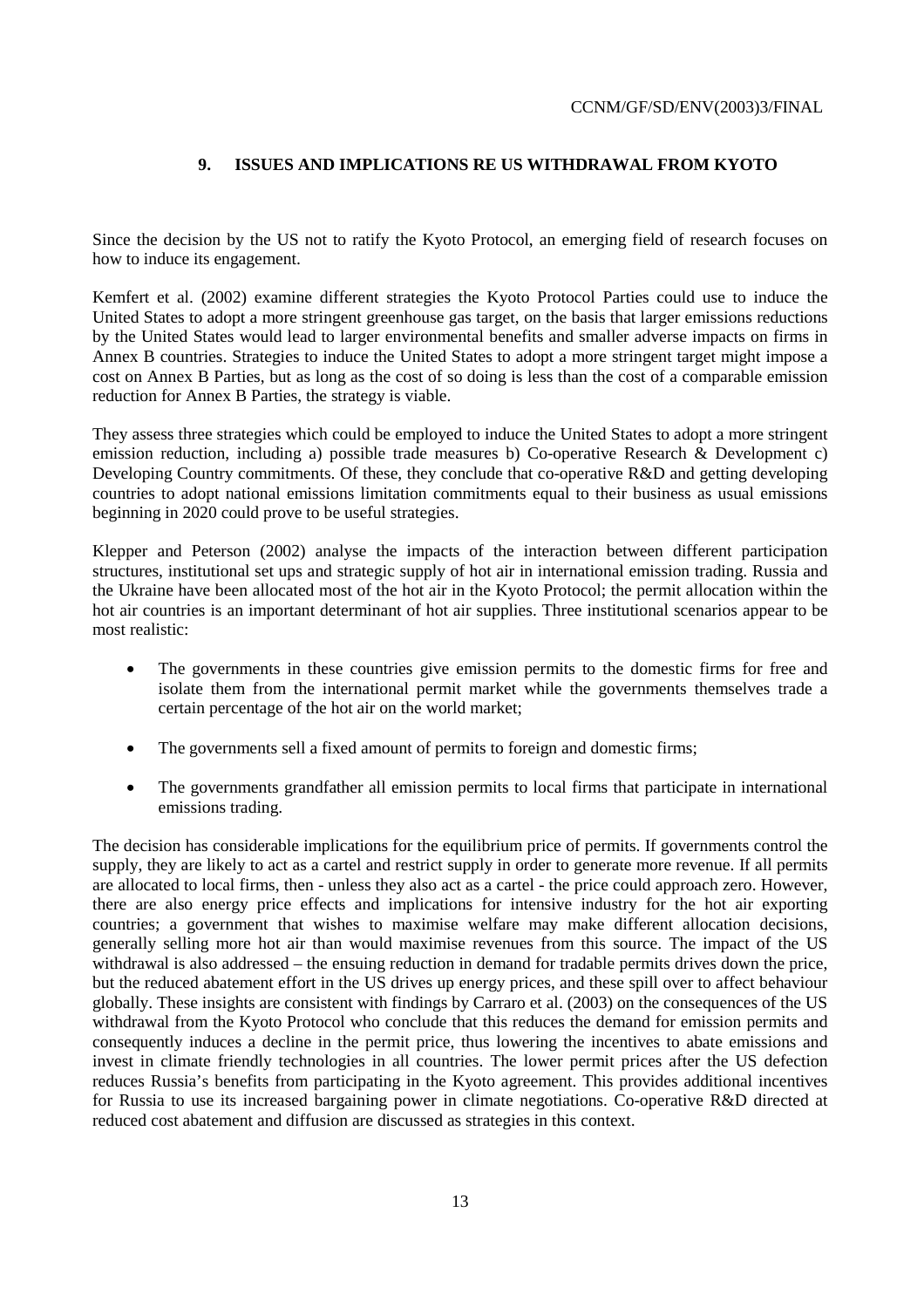With the withdrawal of the US from Kyoto, Quirion (2002) argues that the European Union allowances should be kept separate from Kyoto units, at least for the first commitment period, on the basis that if Russia and the Ukraine do not exercise monopoly power on the permit market, the equilibrium permit price may well fall to zero. He argues that, in such a situation, if European industries were allowed to fulfil their commitments by buying permits from foreign firms or governments, then the environmental effectiveness of the European Directive would most likely turn out to be insignificant.

If Russia ratifies, it is difficult to see it behaving in a manner that would see permit prices approach zero, so this apprehension may be over stated.

## **10. CO-OPERATION AND COMPETITIVENESS**

The issue of co-operation between government and firms is raised by Takamura (2003). She notes that Japan is at an early stage in the development of an emissions trading scheme, and that there are two schemes being considered, one promoted by the Ministry of Environment, the other by the Ministry of industry (METI) Under the latter proposal, METI would subsidise half the investment needed by the companies to meet set targets, if such targets were achieved. This provision is driven also in part by concerns about competition from the US. She notes that the private sector is already starting to buy credits from Australia.

Salmons (2002) documents an interesting case of inter-firm collaboration in the 'bottom up' creation of a trading scheme by firms required to meet re-use and recycling targets vis a vis packaging. In the UK, the Environment Agency introduced Packaging Waste Recovery Notes (PRNS) as a standard form of evidence that recovery and recycle targets had been met, where the PRN specifies in effect what the amount of packaging delivered to reprocessors. To introduce flexibility, those obligated to meet targets started to trade these notes amongst themselves, an activity which was facilitated by the existence of a web based Environment Exchange which matches potential buyers and sellers, and executes transactions. This demonstrates that where there is an incentive to trade, and where a market can be created at low cost, it will happen, and the efficiency and convenience benefits are substantial. It also shows that a baseline and credit scheme – which this is – need not incur very high transactions costs.

### **11. CONCLUSIONS AND FUTURE WORK**

A general conclusion is that there is a lively, committed and rapidly growing community of researchers focusing on emissions trading, who are responsive to emerging needs and realities. A few key conclusions and themes that emerged as regards political economy, co-operation and market power are the following: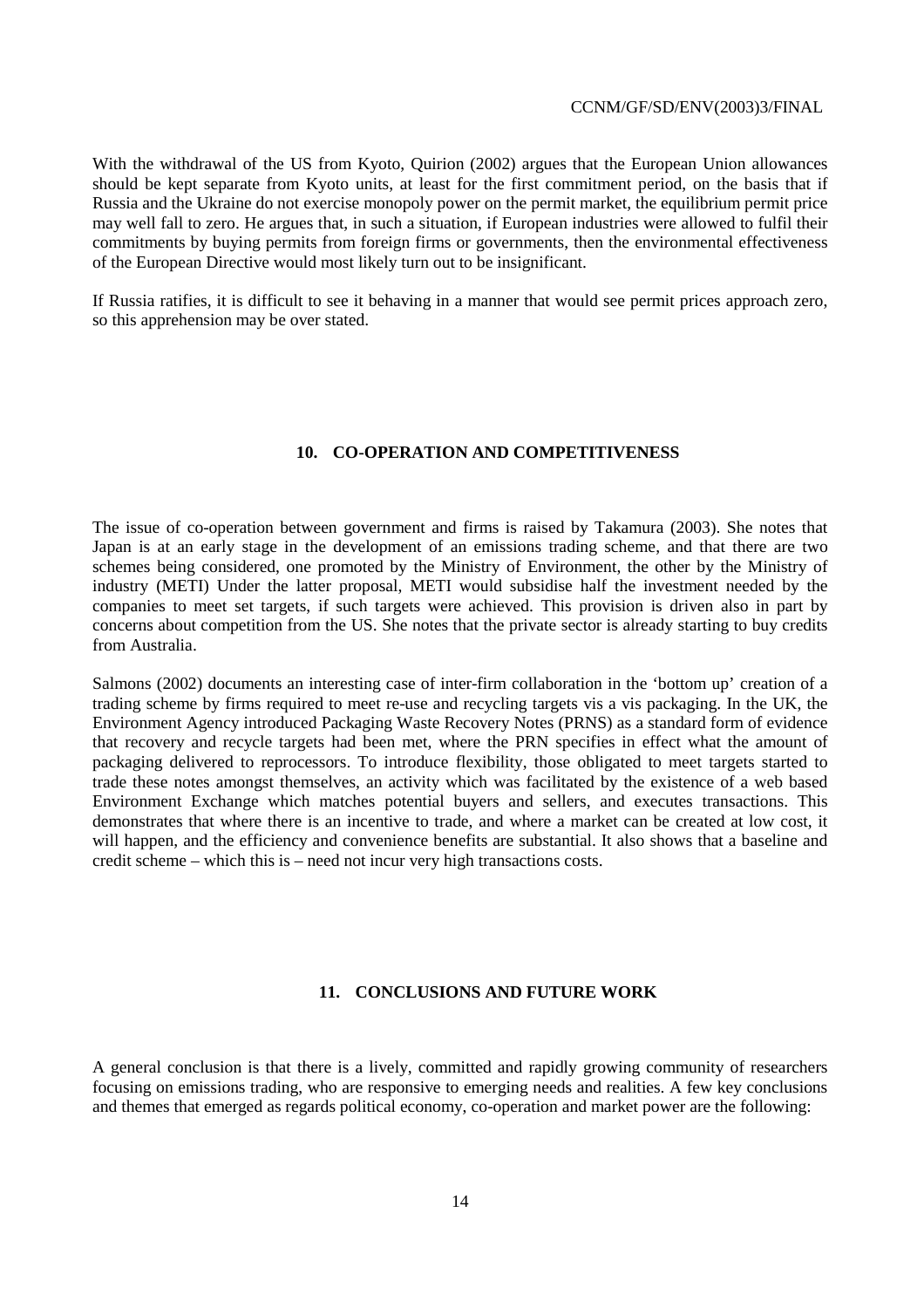- The importance of scope and scale in reducing costs and enhancing effectiveness. As individual country schemes in Europe – actual or proposed - were analysed in the context of an EU wide scheme, the benefits of the latter become clear.
- The tensions between key and typically very influential stakeholders, who generally prefer: voluntary schemes, with 'opt out' provisions; baseline and credit (relative targets) vs. cap-andtrade (absolute targets); and free allocation of permits, and the literature on economic efficiency which emphasises the merits of cap and trade, obligatory participation, and auctioning of permits. An important merit of research is to highlight the tradeoffs and costs involved in meeting the 'realities' of stakeholder interests. In the context of the proposed EU scheme, Council of Ministers agreed to opt out, but only for the pilot phase, the scheme is cap and trade, and allocation is free, but this is being challenged by the European Parliament.
- The non-participation of the US in the Kyoto process casts the shadow of 'carbon leakage' over the actions of all the Kyoto participants, but it is especially evident in the case of Canada and Japan. How to engage with the US to limit the damage was a focus of a number of contributors. The continuing engagement of US scholars in the network is an important contribution to maintaining links and mutual awareness.
- Permit allocation is a preoccupation of many researchers. The costs of free allocation are systematically documented, as follows:
	- lack of comprehensiveness in coverage, as to include all carbon sources, notably transport and households, would make the price rises and associated rent capture overt, and this would cost politically, i.e. a second best design, excluding these consumers, is imposed from the outset;
	- secondly, the revenues generated by auctioning are foregone, and these could be used to reduce other distorting taxes, thereby yielding a double dividend, and/or used to help those who are adversely affected;
	- thirdly, new entrants may be disadvantaged relative to incumbents, if they have to pay for permits;
	- fourthly, since free allocation involves distributing valuable assets, substantial transactions costs must be incurred in deciding on who is to get the allocations.
- But it is also acknowledged that once the permits are allocated, the trading system thereafter 'identifies' the most cost effective abatement combinations, unless there are other distortions in the market place. There is an emerging research field, which is likely to grow, which focuses on 'hybrid' systems that capture some of the rent yielded by the allocation process which can be used to compensate losers etc., but allows sufficient value to stay with participating stakeholders to encourage them to engage.
- There is a seeming paradox here: if the financial benefits of free allocation are so manifest and potentially substantial, why do some firms and industry groups - notably in the EU context, in Germany – oppose emissions trading? There is here also an emerging research agenda.
- 'Fairness' is an important public value, and perceptions are as important as reality. Research has made good progress in painting the broad picture as regards permit allocation, but there is a much wider and in some ways richer agenda that deserves researching.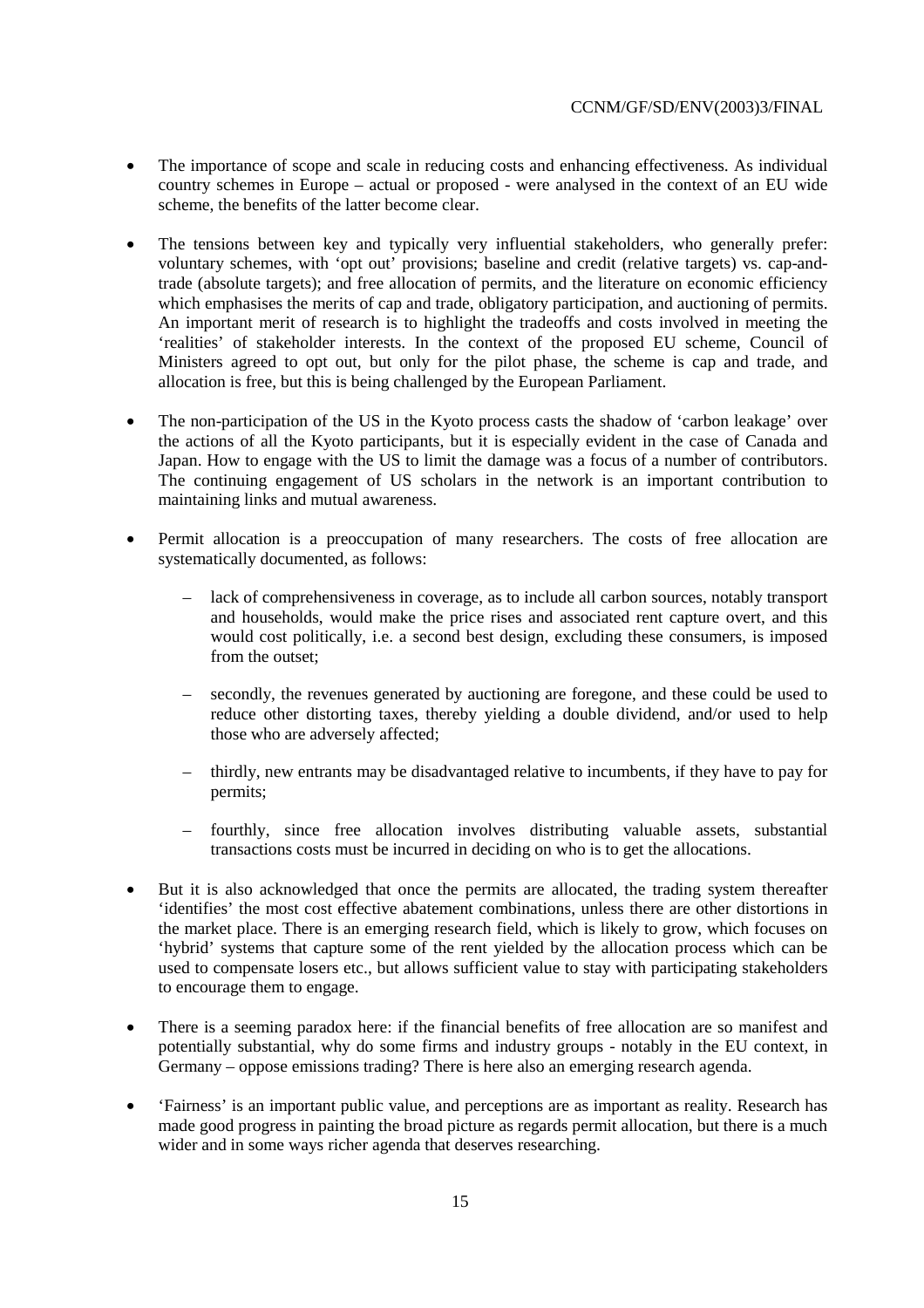- The case for cap and trade instead of baseline and credit is convincingly made by many researchers, but it is also clear that the latter is both efficient and appropriate if some conditions are met. There is a need for more research to examine these nuances, and clarify under what circumstances such baseline and credit has comparative advantage.
- The human impulse to trade is ever present. The emergence of 'unofficial' trading markets as for example the trade in packaging waste recovery notes in the UK, which emerged spontaneously but was then sanctioned and encouraged officially - are important straws in the wind of an idea that could have ever widening application. This also deserves further research.
- Transactions costs the costs of 'doing the trading business' broadly defined are an important and valuable research preoccupation. It was very high transactions costs that thwarted many of the initial US trading schemes, hindered the full development of water markets in California (associated with inadequate assignment of property rights and institutional failures in this regard) and particulates trading in Santiago Chile. The lessons of these experiences seems to have been internalised at both research and policy level in Europe. But the 'high transactions cost' case is used also to support 'upstream' allocation of permits, and against distribution of same downstream to householders, without relevant documentation of the potential costs and benefits involved, an area where research could elucidate.
- Clearly the price of permits is a product of supply and demand, and this in turn is an important competitiveness consideration. The impact of the US opting out, and of hot air from Russia and the Ukraine, on price is the subject of considerable research, with a debate ongoing between partial equilibrium advocates who focus exclusively on permit markets, and general equilibrium analysts who incorporate the effects of changing energy prices and other variables. There is also some gaming work of varying formality, which focuses on the strategic options facing all participants but especially Russia. This issue is so crucial that it warrants continuing research.
- The need to engage effectively with those developing countries that have not accepted a 'cap' is well documented – unless it happens, the attempts to address climate change will fail. A separate paper is devoted to the linkage of trading with the other flexible mechanisms, but the potential for expanding trading itself, so that, for example, China and India are inside the trading tent, deserves specific attention. A number of researchers conclude that, notwithstanding the implementation of the other flexible mechanisms, unless this is achieved, we will fail. This is a crucially important topic for research.
- There was relatively little treatment in our meetings of multi pollutant policies e.g. linking greenhouse gas, particulate and acid precursor trading schemes.
- Likewise the issue of linking of trading with sequestration, offsets etc is a research agenda that deserves attention.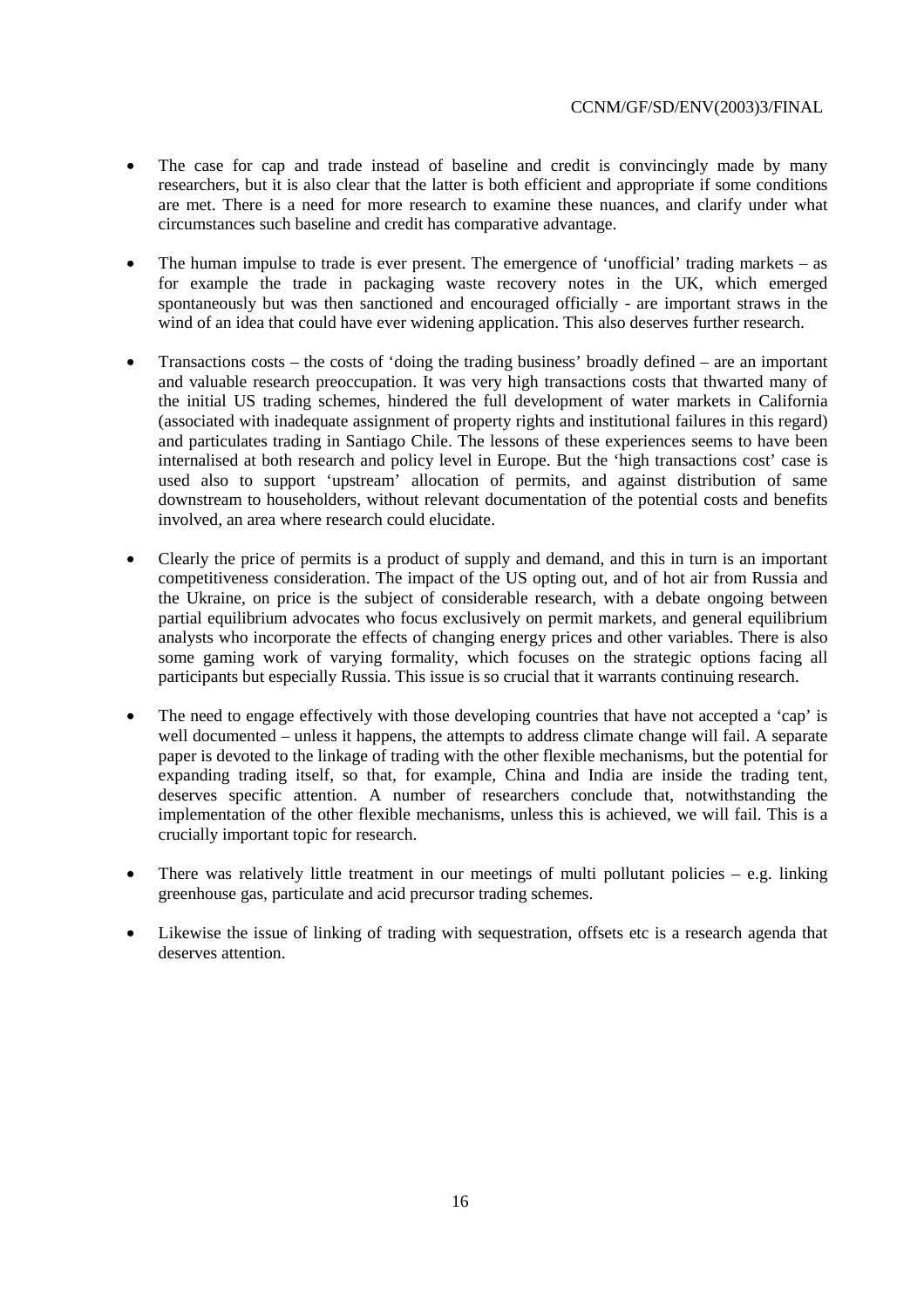### **REFERENCES**

- Albrecht, Johan, Delphine Francois and Koen Schoors, 2002. "Energy efficiency benchmarking and emissions trading," paper presented at the Concerted Action for Tradable Emission Permits (CATEP) Workshop on the Design and Integration of National Tradable Permit Schemes for Environmental Protection , University College, London, March 25-26.
- Baron, Richard and Stephen Bygrave, 2002. "Towards International Emissions Trading: Design implication for linkages?" paper presented at Concerted Action for Tradable Permits (CATEP) workshop on Global Trading, Institute for World Economics, Kiel, September 30 and October 1.
- Boemare, Catherine, and Philippe Quirion, 2001. "Implementing Greenhouse Gas Trading in Europe: Lessons from Economic Theory and International Experiences," paper presented at the Concerted Action on Tradable Permits (CATEP) Workshop hosted by Fondazione ENI Enrico Mattei, Venice, December 3-4.
- Boom, Jan-Tieerd and Andries Nenties, 2002. "Alternative design options for emissions trading: a survey and assessment of the literature," paper presented at the Concerted Action for Tradable Emission Permits (CATEP) Workshop on the Design and Integration of National Tradable Permit Schemes for Environmental Protection , University College, London, March 25-26.
- Borregaard, Nicola, Frank Convery and Richard Katz, 2001. "Applying Trading in Developing Countries the Chilean Experience," paper presented at the Concerted Action on Tradable Permits (CATEP) Workshop on Trading Scales: Harmonising Industry, National and International Emission Trading Schemes hosted by Fondazione ENI Enrico Mattei, Venice, December 3-4.
- Bovenberg, A. Lans and Lawrence Goulder, 2000. "Neutralising the adverse industry impacts of  $CO<sub>2</sub>$ abatement policies: What does it cost?" *Fondazione Eni Enrico Mattei Working Paper 68, 2000,* FEEM, Milan.
- Burtraw, Dallas, Karen Palmer, and Anthony Paul, 2001. "The effect of allowance allocation on the cost of carbon emission trading", *RFF Discussion Paper 01-30*, Resources for the Future, Washington DC.
- Carraro, Carlo, Marzio Galeotti, Claudia Kemfert and Barbara Buchner, 2002. "Climate Change Policy Regimes, International Trade and Economic Growth," paper presented at the Small Meeting of 2002 ESRI collaboration Projects on Environmental Issues, Brussels, November 25-16, 2002.

Coase, Ronald, 1960. 'The Problem of Social Cost' *Journal of Law and Economics*, Vol. 3, pp. 1-44.

- Drexhage, John, 2003. "Canadian and EU plans for Emission Trading," paper presented at the Concerted Action for Tradable Emission Permits (CATEP) Workshop on Emissions Trading and Project-Based Mechanisms: Synergies between Emerging Regimes, Budapest, February 7 and 8.
- Egenhofer, Christian, 2001. "Integrating Flexible Mechanisms in Environmental Policy Mixes," paper presented at the Concerted Action on Tradable Permits (CATEP) Workshop on Trading Scales: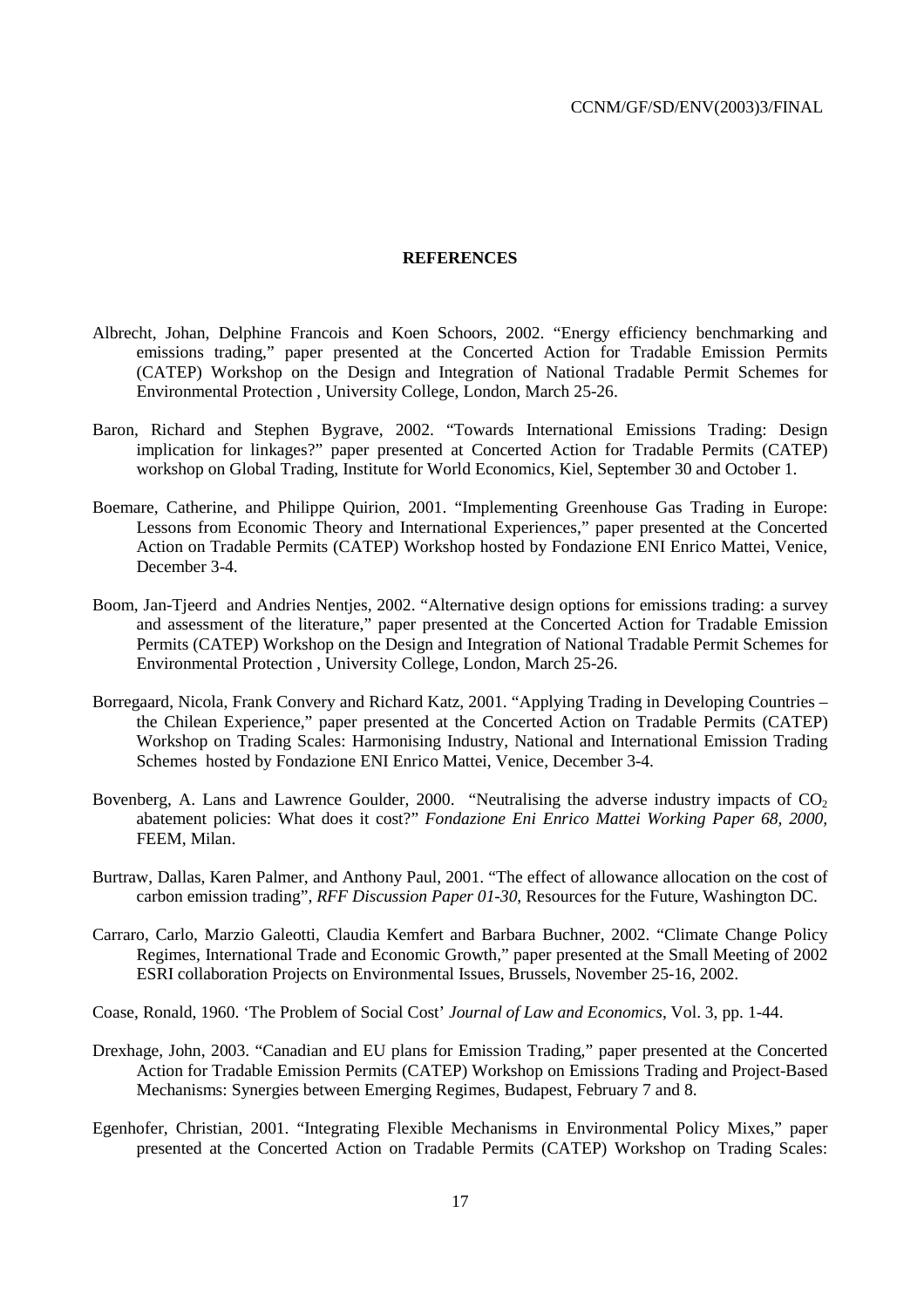Harmonising Industry, National and International Emission Trading Schemes hosted by Fondazione ENI Enrico Mattei, Venice, December 3-4.

- Fischer, Carloyn, 2001. "Multinational Taxation and International Emissions Trading," paper presented at the Concerted Action on Tradable Permits (CATEP) Workshop on Trading Scales: Harmonising Industry, National and International Emission Trading Schemes hosted by Fondazione ENI Enrico Mattei, Venice, December 3-4.
- Goulder, Lawrence, Ian Parry, and Dallas Burtraw, 1999. "The cost effectiveness of alternative instruments for environmental protection as a second best setting," *Journal of Public Economics*, 72(3), pp. 329- 360.
- Haites, Eric, 2002. "Should non-Kyoto Protocol parties be allowed to trade?" paper presented at the Concerted Action for Tradable Emission Permits (CATEP) Workshop on Emissions Trading and Project-Based Mechanisms: Synergies between Emerging Regimes, Budapest, February 7 and 8.
- Hanneman, W. Michael, 2001. "Some Lessons from Water Markets in California: Informal Markets, Incomplete Markets and Third-Party Effects," paper presented at the Concerted Action on Tradable Permits (CATEP) Workshop hosted by Fondazione ENI Enrico Mattei, Venice, December 3-4.
- Hargrave, Tim, 1998. "US Carbon Emissions Trading: Description of an Upstream Approach", *Airlie Carbon Trading Papers*, Center for Clean Air Policy, Washington DC.
- Harrison, David, Jr., 1999. "Turning theory into practise for emissions trading in the Los Angeles basin," in Sorrell and Skea (eds) (1999), *Pollution for Sale,* Edward Elgar.
- Kemfert, Claudia, Erik Haites, and Fanny Missfeldt, 2002. **"**Can Kyoto Protocol Parties Induce the United States to Adopt a More Stringent Greenhouse Gas Emissions Target?" paper presented at Concerted Action for Tradable Permits (CATEP) workshop on Global Trading, Institute for World Economics, Kiel, September 30 and October 1.
- Khatib, Hisham, 2002. "Electricity Generation and Global Emissions Trading," paper tabled at the Concerted Action for Tradable Emission Permits (CATEP) Workshop on the Design and Integration of National Tradable Permit Schemes for Environmental Protection, University College, London, March 25-26.
- Klepper, Gernot & Sonja Peterson, 2002. **"**US Participation, Permit Allocation, and Hot Air Supply," paper presented at Concerted Action for Tradable Permits (CATEP) workshop on Global Trading, Institute for World Economics, Kiel, September 30 and October 1.
- Koustaal, A.M., Paul Gielen and Herman Vollerbergh, 2002. "A comparison between emission trading with absolute and relative targets," paper presented at the Concerted Action for Tradable Emission Permits (CATEP) Workshop on the Design and Integration of National Tradable Permit Schemes for Environmental Protection, University College, London, March 25-26.
- Kuik, Onno, Harmen Verbruggen and Machiel Mulder, 2002. "CO<sub>2</sub> emissions trading in the Netherlands: an assessment of the proposal of the Advisory Committee on  $CO<sub>2</sub>$  trade," paper presented at the Concerted Action for Tradable Emission Permits (CATEP) Workshop on the Design and Integration of National Tradable Permit Schemes for Environmental Protection , University College, London, March 25-26.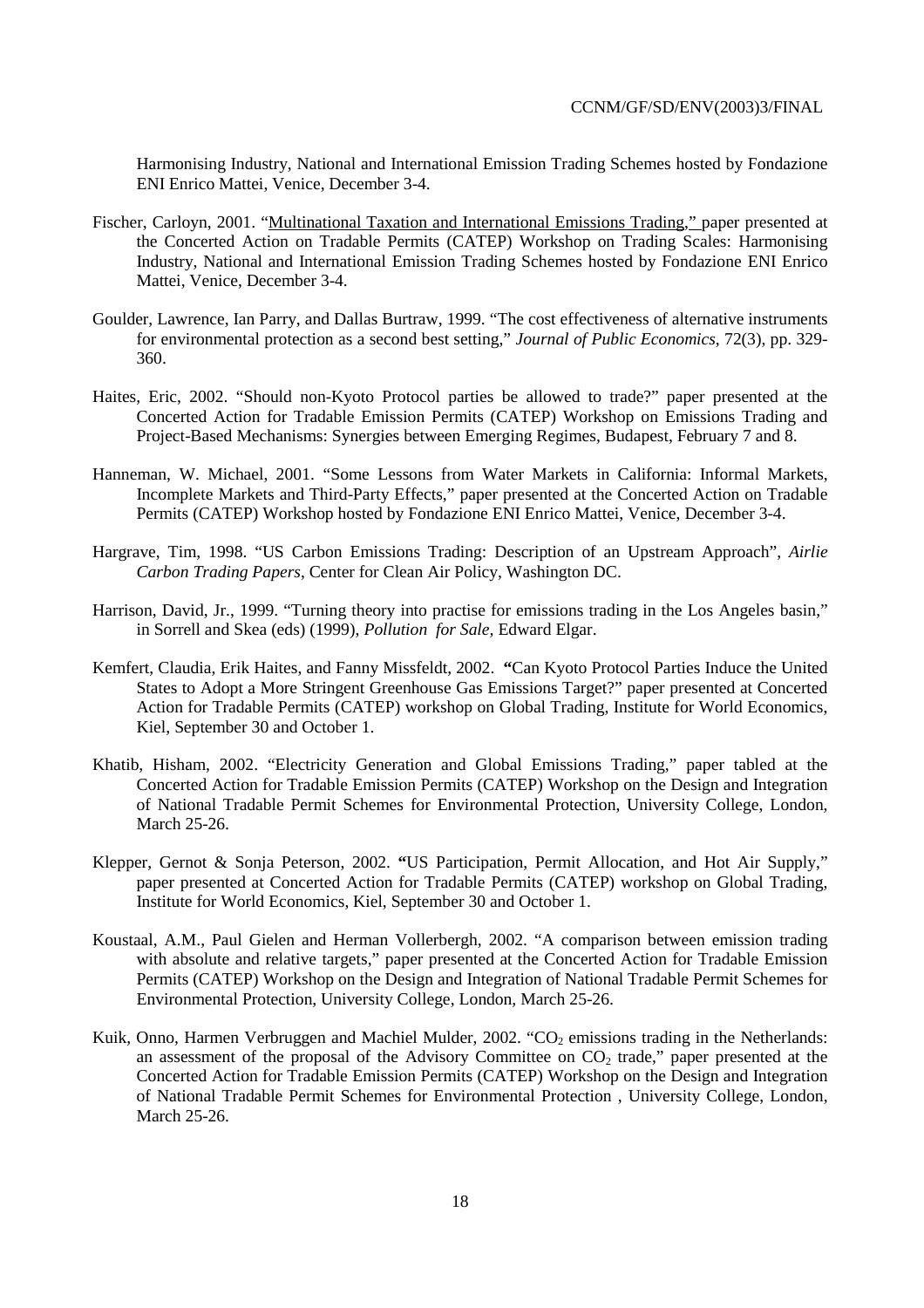- Morton, Brian and Scott Atkinson, 2002. "Design and Integration of National Tradable Permit Schemes for Environmental Protection," paper presented at the Concerted Action for Tradable Emission Permits (CATEP) Workshop on the Design and Integration of National Tradable Permit Schemes for Environmental Protection, University College, London, March 25-26.
- Pezzey, Jack, 2002. "Distributing the Value of a Country's Tradable Carbon Permits," paper presented at the Concerted Action for Tradable Emission Permits (CATEP) Workshop on the Design and Integration of National Tradable Permit Schemes for Environmental Protection, University College, London, March 25-26.
- Pretel, Jan, 2003. "EU Enlargement and role of flexible mechanisms in accession countries," paper presented at the Concerted Action for Tradable Emission Permits (CATEP) Workshop on Emissions Trading and Project-Based Mechanisms: Synergies between Emerging Regimes, Budapest, February 7 and 8.
- Quirion, Philippe, 2002. "Can Europe afford non-global CO<sub>2</sub> emission trading? The iron and steel industry case," paper presented at Concerted Action for Tradable Permits (CATEP) workshop on Global Trading, Institute for World Economics, Kiel, September 30 and October 1.
- Salmons, Roger, 2002. "Tradable compliance credits for extended producer responsibility: market power and the allocation of initial property rights," paper presented at the Concerted Action for Tradable Emission Permits (CATEP) Workshop on the Design and Integration of National Tradable Permit Schemes for Environmental Protection, University College, London, March 25-26.
- Sancha, Marcela, 2003. "Tradable emissions law", paper presented at the Concerted Action for Tradable Emission Permits (CATEP) Workshop on Emissions Trading and Project-Based Mechanisms: Synergies between Emerging Regimes, Budapest, February 7 and 8.
- Sartzetakis, Eftichios, 2002. "On the efficiency of competitive markets for emission permits," paper presented at the Concerted Action for Tradable Emission Permits (CATEP) Workshop on the Design and Integration of National Tradable Permit Schemes for Environmental Protection, University College, London, March 25-26.
- Sedjo, Roger, Greg Marland and Kirsty Fruit, 2002. "Renting and trading carbon-offsets: carbon sequestered in the terrestrial biosphere and the question of permanence," paper presented at the Concerted Action for Tradable Emission Permits (CATEP) Workshop on the Design and Integration of National Tradable Permit Schemes for Environmental Protection, University College, London, March 25-26.
- Takamura, Yukari, 2003. "Japan and Emissions Trading Regime," paper presented at the Concerted Action for Tradable Emission Permits (CATEP) Workshop on Emissions Trading and Project-Based Mechanisms: Synergies between Emerging Regimes, Budapest, February 7 and 8.
- Tietenberg, Tom, 2001. "The Tradable Permits Approach to Protecting the Commons: What Have we Learned?" paper presented at the Concerted Action on Tradable Permits (CATEP) Workshop on Trading Scales: Harmonising Industry, National and International Emission Trading Schemes hosted by Fondazione ENI Enrico Mattei, Venice, December 3-4.
- US Congressional Budget Office, 2000. *Who gains and who pays under carbon allowance trading? The distributional effects of alternative policy designs*, Washington DC, June.